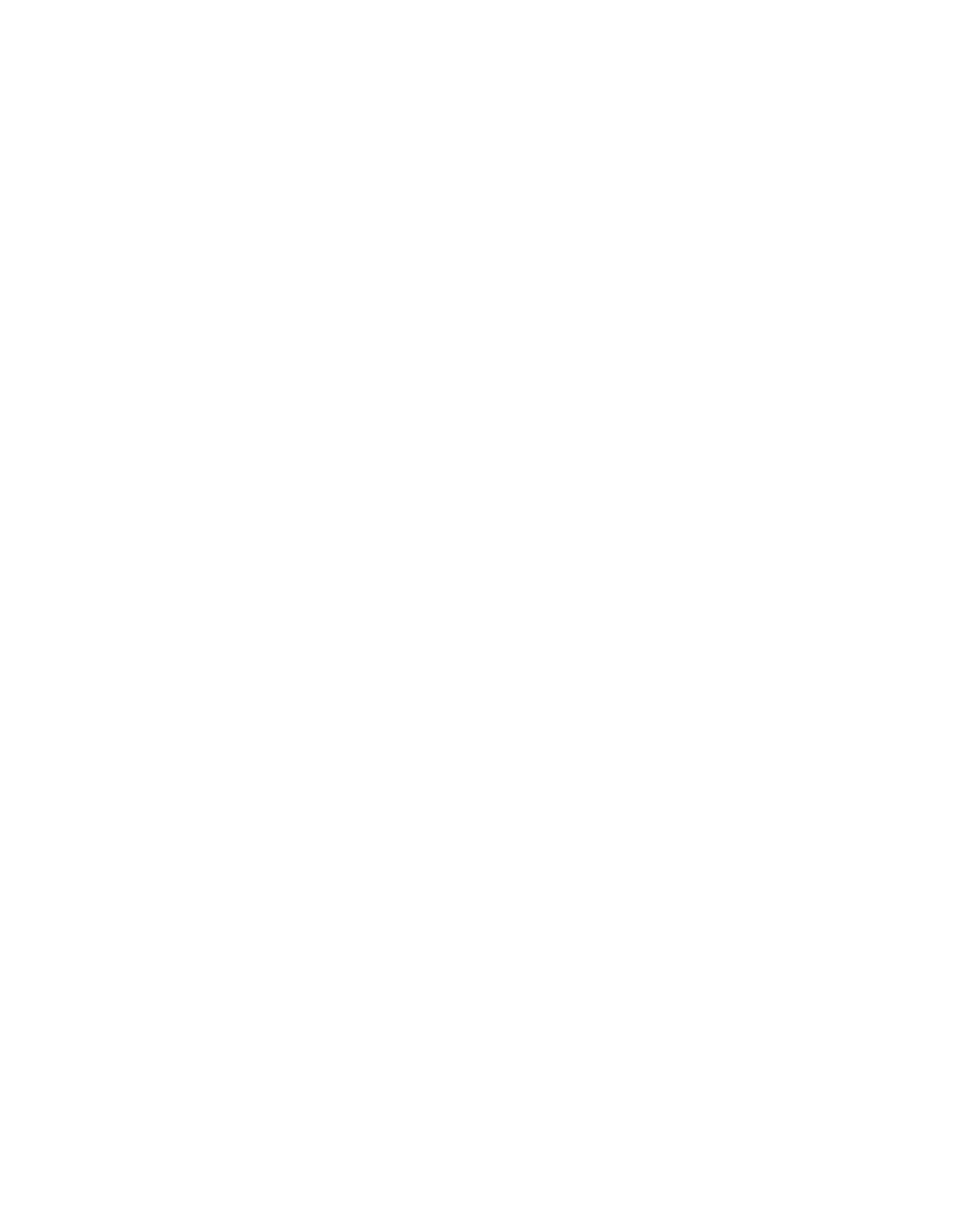# **3**

# **Fed4FIRE – The Largest Federation of Testbeds in Europe**

# Piet Demeester<sup>1</sup>, Peter Van Daele<sup>1</sup>, Tim Wauters<sup>1</sup> and Halid Hrasnica<sup>2</sup>

 $<sup>1</sup>$ iMinds, Belgium</sup> <sup>2</sup>Eurescom GmbH, Germany

## **3.1 Introduction**

The Fed4FIRE<sup>1</sup> project has established a European Federation of experimentation facilities and testbeds and developed necessary technical and operational federation framework enabling the federation operation. With its 23 tesbeds, the Fed4FIRE represents the largest federation of testbeds in Europe which allows remote testing in different areas of interests; wireless, wireline, open flow, cloud, etc. Various user friendly tools established by the Fed4FIRE project enable remotely usage of the federated testbeds by experimenters who can combine different federation resources, independently on their location, and configure it as it is needed to perform the experiment.

The main idea behind the Fed4FIRE Federation of testbeds is to enable easy and efficient usage of already available experimental resources by the entire research and innovation community in broad area of Future Internet and Communications Technologies (ICT) as well as various vertical application sectors applying the ICT, such as Energy, Health, Automotive, Transport, Media, etc. To ensure it, the Fed4FIRE project worked on establishing the federation of testbed for benefit of both testbed providers and experimenters by taking into consideration their particular requirements and interests.

Until now, more than 50 experiments have been using the Fed4FIRE experimental facilities and tools. Part of them took opportunity of seven Open

<sup>&</sup>lt;sup>1</sup>Fed4FIRE is an Integrating Project under the European Union's Seventh Framework Programme (FP7) addressing the work programme topic Future Internet Research and Experimentation. It started in October 2012 and has been running for 51 months, until the end of 2016 – http://www.fed4fire.eu/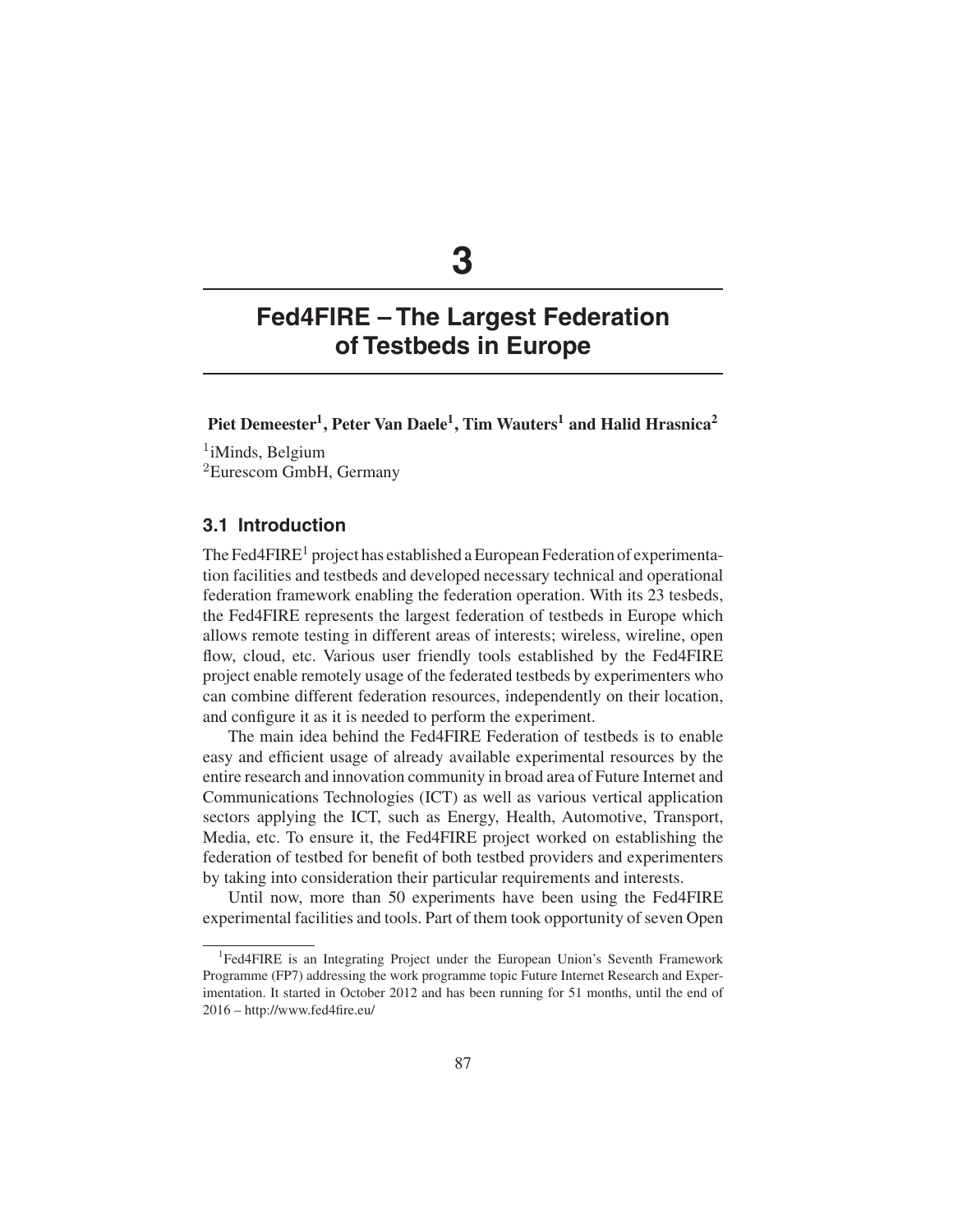Calls for Experiments organized by Fed4FIRE project in last three years. Other experimenters used the Fed4FIRE Open Access mechanism which allows free of charge access to the experimental facilities and support for setting up the experiments from Fed4FIRE team.

The Fed4FIRE experimenters had opportunity to experience all advantages of the Fed4FIRE tools, to configure and successfully execute planned experiments. The feedback received from the experimenters on usability of Fed4FIRE facilities and tools was very positive. Moreover, the most of the performed experiments would be even not possible without provision of the Fed4FIRE federation and its experimental facilities. Thus, the Fed4FIRE facilities helped the experimenters to further explore their research and business development based on results gathered from the experiments.

This chapter is organized as follows; In Section 3.2, overall needs for the federated experimentation facilities and scope of a federation of testbeds as well as Fed4FIRE approach to establish a testbed federation, including currently involved testbeds, have been elaborated. Common framework for establishing large-scale federation of testbeds, including its architecture, federation tools, and specific requirements for the involved testbeds are presented in Section 3.3, followed by discussion on experiments performed in Fed4FIRE and related added value for both experimenters and the federation, including support provided to various types of experiments performed by different type of organizations, in Section 3.4. The federation operation models and possible structures are presented in Section 3.5, where related sustainability issues are considered as well. The chapter is concluded with a brief summary of main Fed4FIRE achievements (Section 3.6).

## **3.2 Federated Experimentation Facilities**

## **3.2.1 Requirements from Industry and Research**

The Future Internet experimentation require a broad availability of facilities offering testing resources which apply the latest developed networking solutions and computing technologies, including testbeds established by the most relevant actual and recent research activities across Europe and worldwide. The researchers and developers from both industry and academic environments need to be able to perform experimental research by using the up-to-date testbeds as efficient as possible, to cope with nowadays' trends of a very fast development and implementation of innovative services and applications. Moreover, for the efficient experimental research and development of complex Future Internet solutions and systems, possibility to use combinations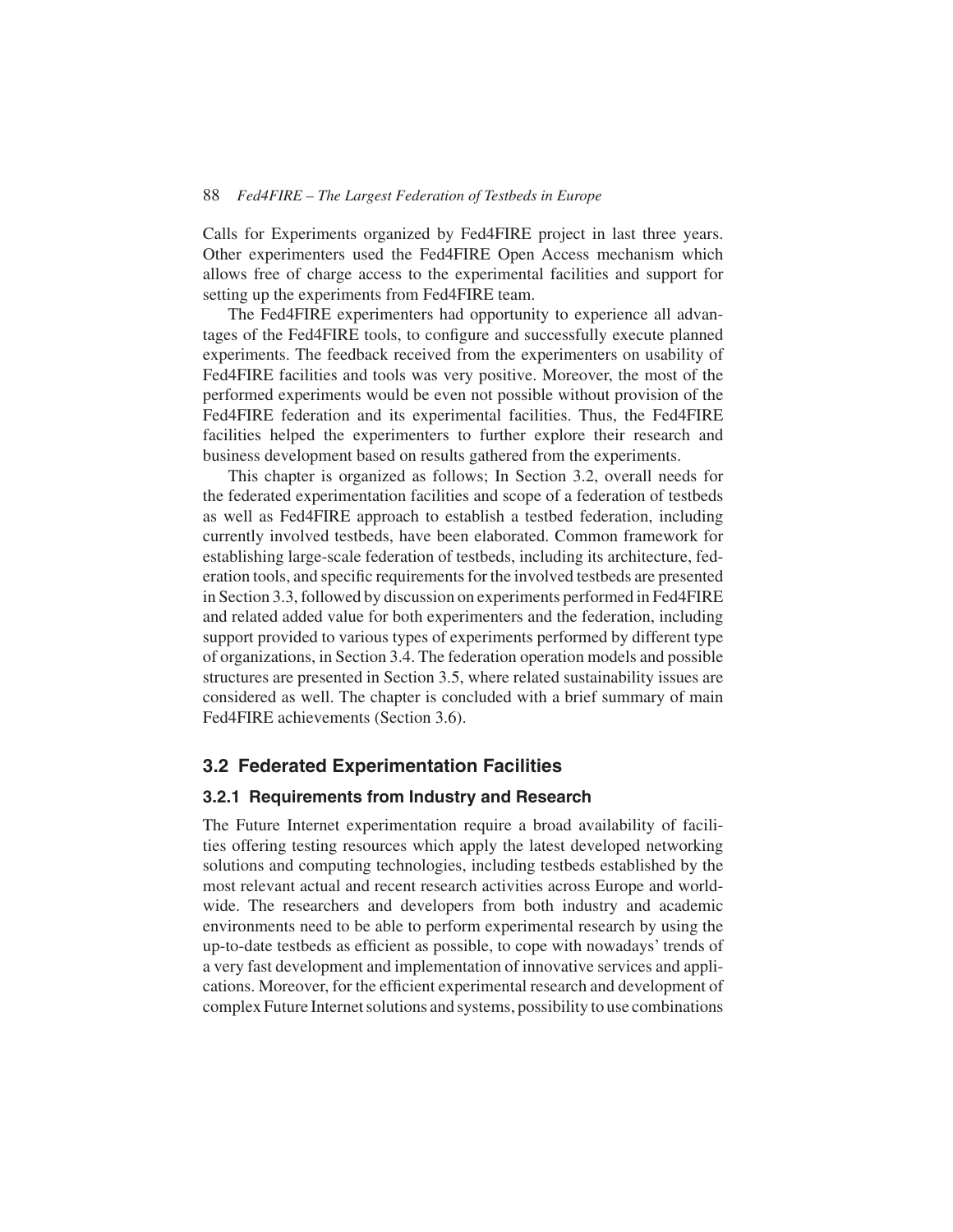of different testing resources simultaneously is also extremely important. As the different testing resources are geographically distributed, a significant requirement on the Future Internet experimentation facilities is to be accessible and configurable from remote locations.

In order to meet the mentioned requirements, the future experimental facilities have to ensure the following:

- Simple, efficient, and cost effective experimental processes considering requirements and constraints of both experimenters and facility owners.
- Common frameworks that will be widely adopted by different experimentation facilities and used by different experimenter communities, and
- Increased trustworthiness and efficiency of the experimental facilities, including a sustainable environment for the needed testbeds continuously ensuring their updates in accordance with actual experimenters needs.

A specific requirement of the academic communities, such as universities and research centers is support for long-term research and the related scientific activities. On the other hand, the industry stakeholders, in particular SMEs, are interested to test systems and solutions under investigation for specific operational scenarios, directly aiming at exploitation of innovative products and services and establishing short-term close-to-market solutions. Of course, in lots of cases, interests of both industry and academia are overlapping, in particular in medium-term and applied research. Furthermore, there are joint undertakings by industry and academia in the research and innovation activities, including knowledge transfer, where interests of both communities are merging into common requirements towards the future experimental facilities.

However, contrary to the all research and industry requirements discussed above, the existing testbeds in Europe, which also apply for rest of the world, have been created to support experimentation in specific domain, targeting a narrow set of technology, and are usually a limited number of potential users and experimenters. The testbeds are implemented by various initiatives; e.g. EU or national research project, individually established partnerships among academia and industry, private investments in industry environments, publicly funded universities and research institutions, etc. Accordingly, all the individual testbeds are using different frameworks and tools to set-up and execute experiments creating of course a big disadvantage for experimenters, who need to get familiar with the different experimentation tools every time they use different testbeds. Furthermore, only a limited number of testbeds can be combined with other testing facilities placed in different locations and do not foresee remote configuration of the experiments and their execution.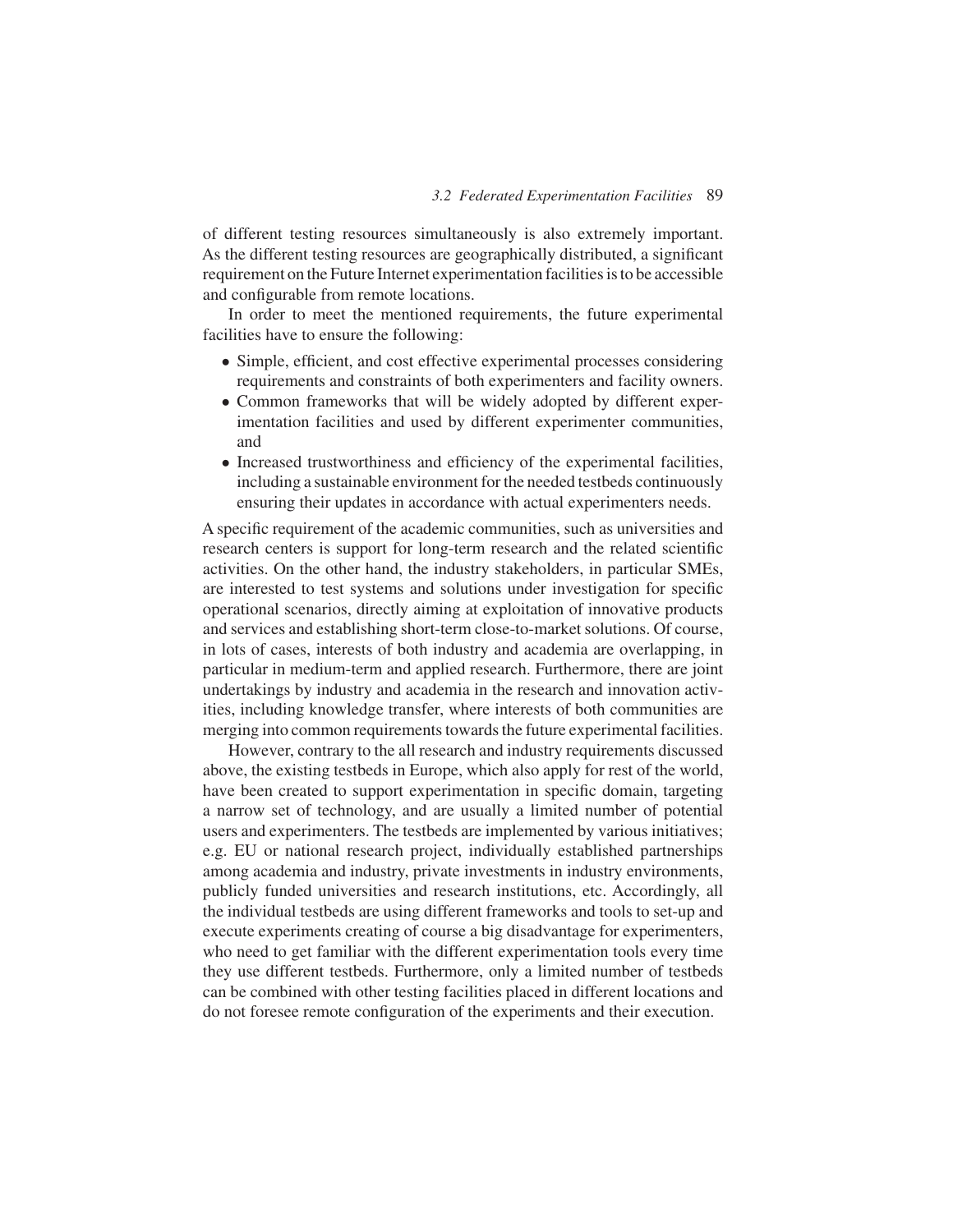Further important aspects of having appropriate experimental facilities is their maintenance to ensure that the testbeds are always ready to be used and are updated in accordance with the newest technological developments and trends. To ensure it, it is necessary to establish a common testbed framework supporting the testbed owners and operators to cope with this requirement within a kind of sustainable environment by involving both the experimenters and the testbed providers.

#### **3.2.2 Establishing Fed4FIRE Federation of Testbesd**

Fed4FIRE project defined its objectives along the broad requirements of the industry and research community on the Future Internet experimental research. Accordingly, establishment of a sustainable large-scale federation of testbeds has been identified as the main Fed4fFIRE project goal.

On the first instance, the federation of testbeds has to be established for benefits of both experimenters and testbed providers (Figure 3.1) and to enable easy usage of experimental resources available in the federation for a broad range of experimenters as well as to allow testbeds to easily join the federation and offer their testing and experimental services.

To ensure it, Fed4FIRE has been working on definition nand implementation of a federation framework, which includes a set of federation tools ensuring the following:

- Easy discover of testing resources in the federation by the experimenters
- Easy set-up and configuration of the experiments, by combining various experimental resources available in the federation



**Figure 3.1** Benefits for experiments to use and for testbeds to join the federation of testbeds – overview.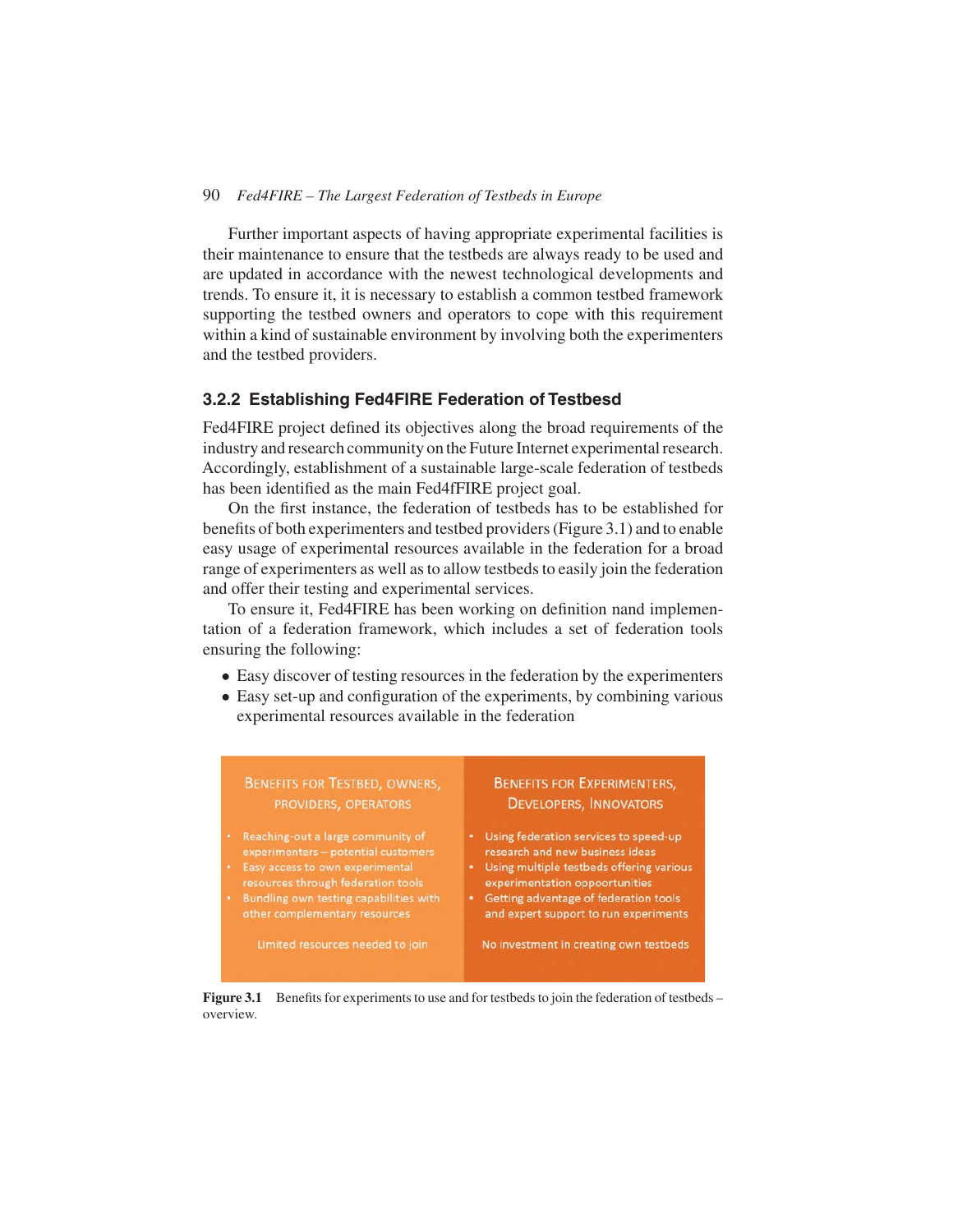• Experiment execution, including experiment scheduling, monitoring, and gathering testing results

The Fed4FIRE project worked on establishment of the federation framework and tools in several development cycles. Between the cycles, Fed4FIRE offered its experimental facilities to a wide range of users to gather feedback on their usage, which was then taken into account while improving and upgrading the common framework and the experimentation tools. Furthermore, Fed4FIRE started with a number of testbeds involved and over the project life time further testbeds joined, so that the Fed4FIRE federation offer has been significantly enlarged and experience from joining process of the new testbeds has been gathered to improve the overall framework and the related tools.

## **3.2.3 Experimentation Facilities in Fed4FIRE**

Fed4FIRE established a federation of 23 testbeds encompassing different technologies and stretching over Europe (Figure 3.2), also with connections outside Europe, and its represents the largest federation of testbeds in Europe



**Figure 3.2** Testbeds involved in Fed4FIRE federation of testbeds.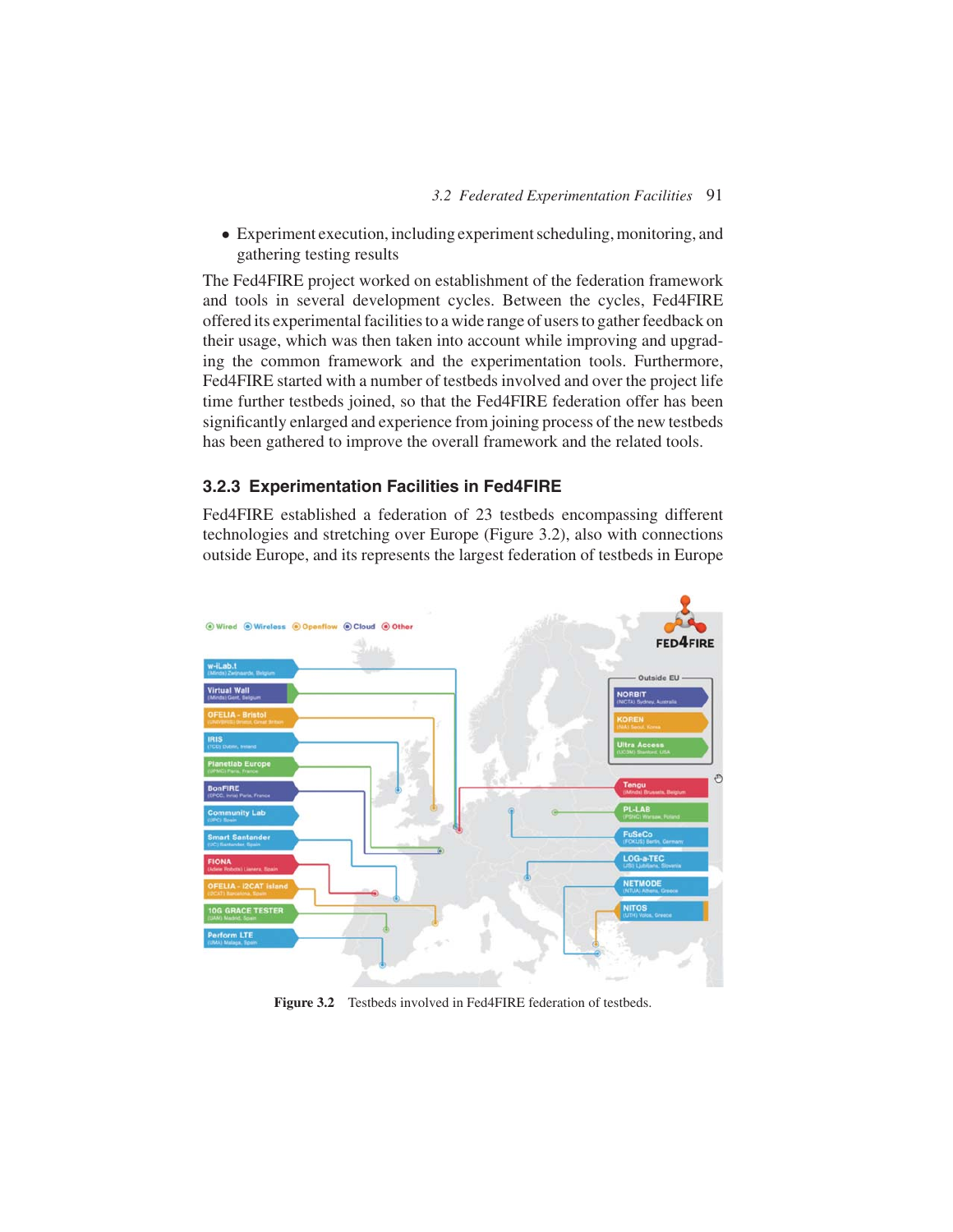and probably also world-wide. The federation involves testbeds focused on wired and wireless communications as well as open flow and cloud based technologies, including further specific testbeds (Table 3.1). The Fed4FIRE federation is open for new testbeds which are willing to join and is expected to grow further in the future.

| Wired Testbeds:               |                                                          |
|-------------------------------|----------------------------------------------------------|
| Virtual Wall (iMinds)         | Emulation environment with 100 nodes interconnected      |
|                               | via a non-blocking 1.5 Tb/s Ethernet switch and a        |
|                               | display wall for experiment visualization                |
| PlanetLab Europe (UPMC)       | European arm of the global PlanetLab system,             |
|                               | providing access to Internet-connected Linux virtual     |
|                               | machines world-wide                                      |
| Ultra Access (UC3M, Stanford) | Next Generation of Optical Access research testbed       |
| 10G Trace Tester (UAM)        | 10 Gbps Trace Reproduction Testbed for Testing           |
|                               | Software-Defined Networks                                |
| PL-LAB (PSNC)                 | Distributed laboratory in Poland focusing on Parallel    |
|                               | Internet paradigms                                       |
| Wireless Testbeds:            |                                                          |
| Norbit (NICTA)                | Indoor Wi-Fi testbed located in Sydney, Australia        |
| w-iLab.t (iMinds)             | For Wi-Fi and sensor networking experimentation          |
| NITOS (UTH)                   | Outdoor testbed featuring Wi-Fi, WiMAX, and LTE          |
| Netmode (NTUA)                | Wi-Fi testbed with indoor facilities                     |
| SmartSantander (UC)           | Large scale smart city deployment in the Spanish city of |
|                               | Santander                                                |
| FuSeCo (FOKUS)                | Future Seamless Communication Playground,                |
|                               | integrating various state of the art wireless broadband  |
|                               | networks                                                 |
| PerformLTE (UMA)              | Realistic environment composed of radio access           |
|                               | equipment, commercial user equipment, and core           |
|                               | networks connected to Internet                           |
| C-Lab (UPC)                   | Community Network Lab involving people and               |
|                               | technology to create digital social environments for     |
|                               | experimentation                                          |
| IRIS (TCD)                    | Implementing Radio In Software, a virtual computation    |
|                               | platform for advanced wireless research                  |
| LOG-a-TEC (JSI)               | Cognitive radio testbed for spectrum sensing in TV       |
|                               | whitespaces and applications in sensor networks          |
| Open Flow Testbeds:           |                                                          |
| <b>UBristol OFELIA</b> island | Testbed for Future Internet technologies, specifically   |
|                               | Software Defined Networking (SDN)/OpenFlow and           |
|                               | virtualization                                           |

Table 3.1 Brief description of Fed4FIRE facilities per testbed category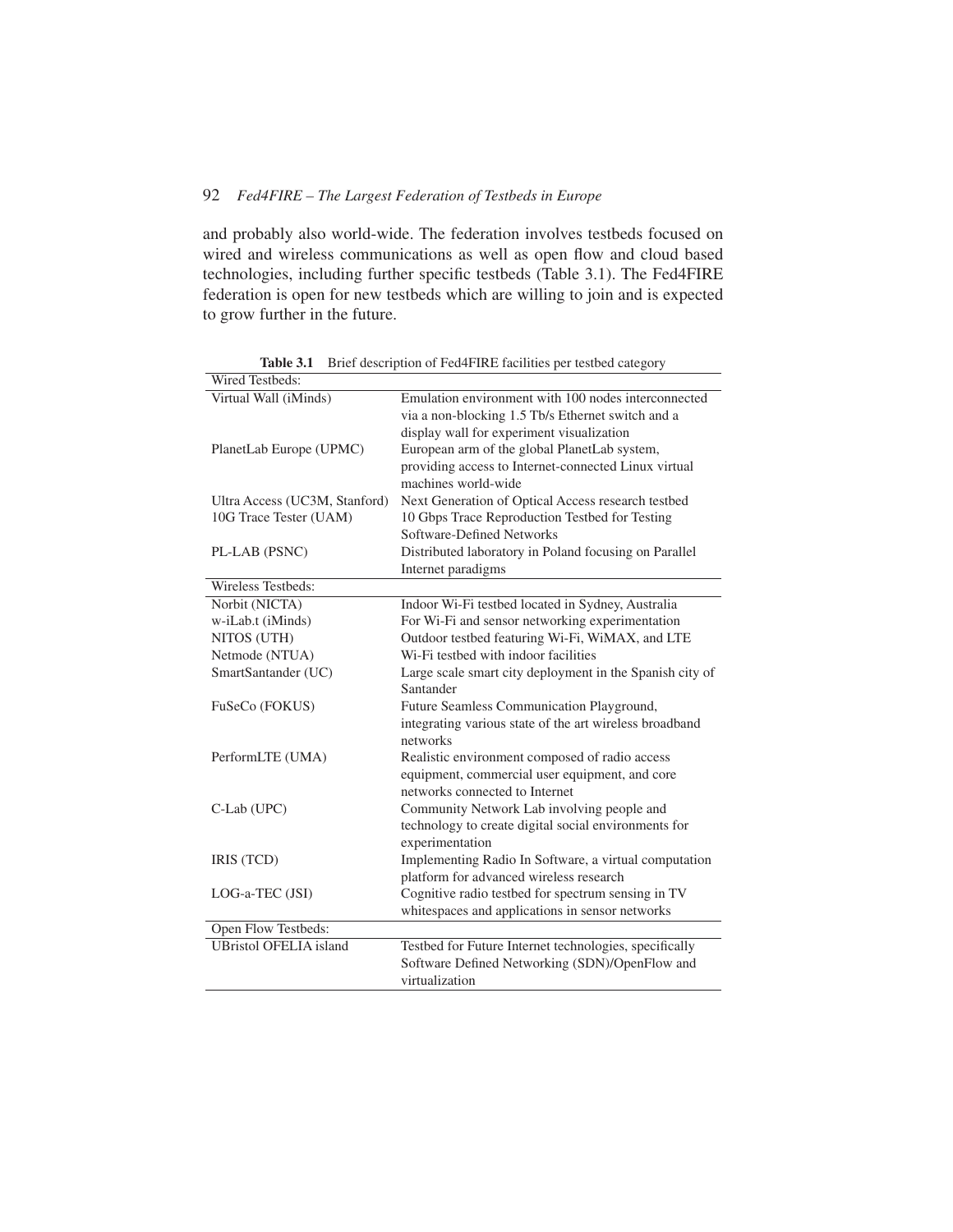| <b>Table 3.1</b> Continued     |                                                        |  |
|--------------------------------|--------------------------------------------------------|--|
| i2CAT OFELIA island            | Testbed for Future Internet technologies, specifically |  |
|                                | Software Defined Networking (SDN)/OpenFlow and         |  |
|                                | virtualization                                         |  |
| Koren (NIA)                    | High-speed research network in Korea interconnecting   |  |
|                                | six nodes with OpenFlow and DCN switchess              |  |
| NITOS (UTH)                    | Outdoor testbed featuring Wi-Fi, WiMAX, and LTE        |  |
| Cloud Computing Testbeds:      |                                                        |  |
| BonFIRE (EPCC, Inria)          | Multi-cloud testbed for services experimentation       |  |
| Virtual Wall ( <i>iMinds</i> ) | Emulation environment with 100 nodes interconnected    |  |
|                                | via a non-blocking 1.5 Tb/s Ethernet switch and a      |  |
|                                | display wall for experiment visualization              |  |
| Other Technologies:            |                                                        |  |
| FIONA (Adele Robots)           | Cloud platform for creating, improving and using       |  |
|                                | virtual robots                                         |  |
| Tengu ( <i>iMinds</i> )        | Big data analysis ( <i>iMinds</i> )                    |  |

# **3.3 Framework for Large-scale Federation of Testbeds**

# **3.3.1 Framework Architecture and Tools**

# **3.3.1.1 Experiment lifecycle**

The Fed4FIRE architecture has been built taking requirements from various stakeholders into account, including testbed and service providers and experimenters, with sustainability in mind and aiming to support as many actions from the experiment lifecycle as possible. The experiment lifecycle covers a number of functionalities summarized in Table 3.2.

|                        |              | <b>Table 3.2</b> Functionalities of Fed4FIRE lifecycle    |
|------------------------|--------------|-----------------------------------------------------------|
| Function               |              | Description                                               |
| Resource discovery     |              | Finding available resources across all testbeds, and      |
|                        |              | acquiring the necessary information to match required     |
|                        |              | specifications.                                           |
| Resource specification |              | Specification of the resources required during the        |
|                        |              | experiment, including compute, network, storage and       |
|                        |              | software libraries.                                       |
| Resource reservation   |              | Allocation of a time slot in which exclusive access and   |
|                        |              | control of particular resources is granted.               |
| Resource               | Direct (API) | Instantiation of specific resources directly through the  |
| provisioning           |              | testbed API, responsibility of the experimenter to select |
|                        |              | individual resources.                                     |

(*Continued*)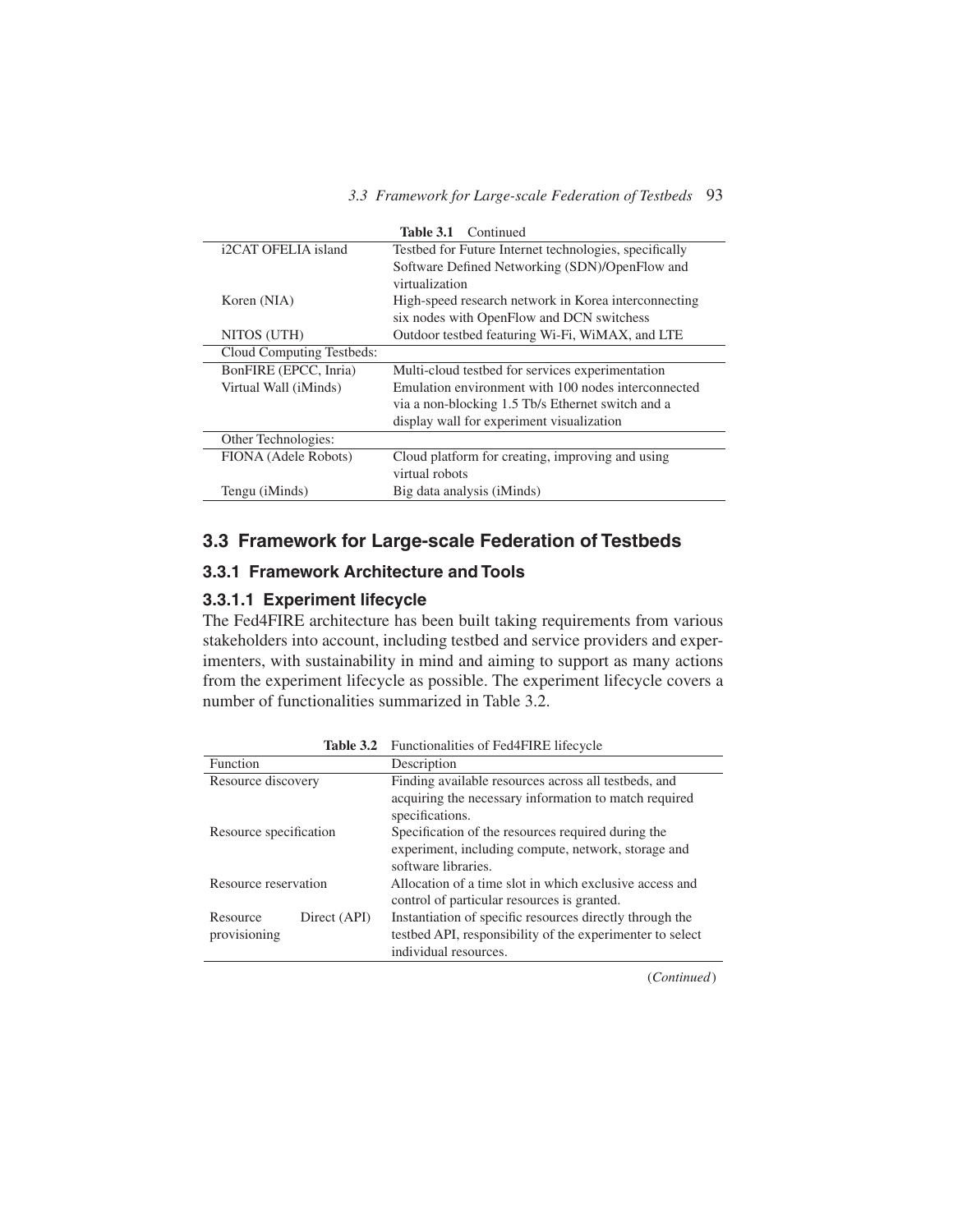|                    |                | <b>Table 3.2</b> Continued                                 |
|--------------------|----------------|------------------------------------------------------------|
| Function           |                | Description                                                |
|                    | Orchestrated   | Instantiation of resources through a functional            |
|                    |                | component, which automatically chooses resources that      |
|                    |                | best fit the experimenter's requirements.                  |
| Experiment control |                | Control of the testbed resources and experimenter scripts  |
|                    |                | during experiment execution through predefined or          |
|                    |                | real-time interactions and commands.                       |
| Monitoring         | Facility       | Instrumentation of resources to supervise the behavior and |
|                    | monitoring     | performance of testbeds, allowing system administrators    |
|                    |                | or first level support operators to verify that testbeds   |
|                    |                | performance.                                               |
|                    | Infrastructure | Instrumentation by the testbed itself of resources to      |
|                    | monitoring     | collect data on the behavior and performance of services,  |
|                    |                | technologies, and protocols.                               |
| Measuring          | Experiment     | Collection of experimental data generated by frameworks    |
|                    | measuring      | or services that the experimenter can deploy on its own.   |
| Permanent storage  |                | Storage of experiment related information beyond the       |
|                    |                | experiment lifetime, such as experiment description, disk  |
|                    |                | images and measurements.                                   |
| Resource release   |                | Release of experiment resources after deletion or          |
|                    |                | expiration the experiment.                                 |

## **3.3.1.2 Resource discovery, specification, reservation and provisioning**

### **3.3.1.2.1** *Architectural components*

Figure 3.3 details the part of the architecture responsible for resource discovery, specification, reservation and provisioning, from the viewpoints of the federator, the testbed provider, the experimenter and actors outside of the federation.

At the federator side, the following components are located: the portal (central starting place for new experimenters), the member and slice authority (registration), the aggregate manager (AM) directory (overview of the contact information of theAMs of all available testbeds available in the federation), the documentation center (http://doc.fed4fire.eu), the authority directory (authentication/authorization between experimenters and testbeds, supported through specific experimenter properties included in the experimenter's certificate, signed by an authority), the service directory (federation and application services), the reservation broker (for both instant and future reservations).

At the testbed side, the resources (virtual or physical nodes) are located, as well as the testbed management component (AM, responsible for discovery, reservation and provisioning of local resources through any desired software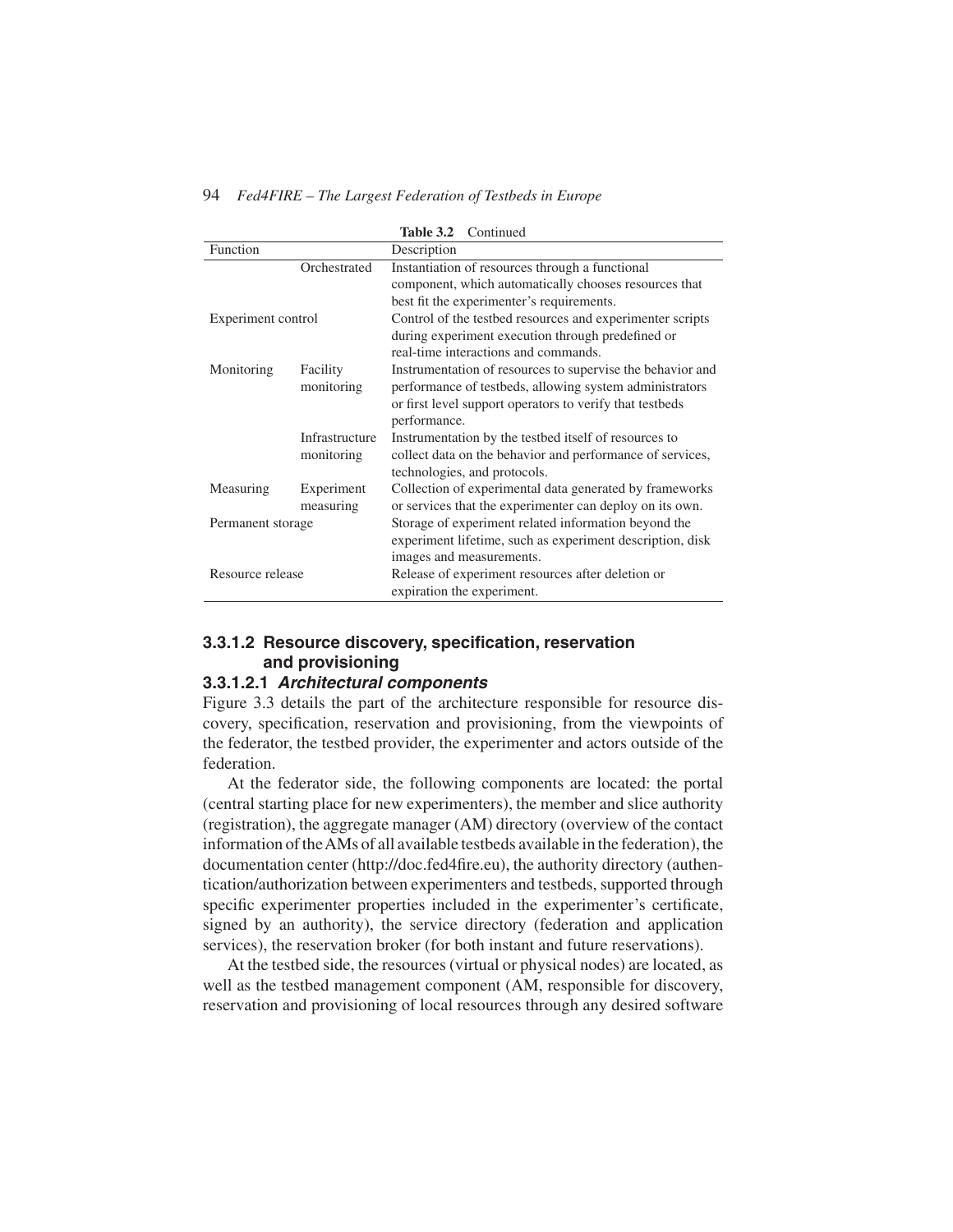

AM API Testbeo mana

Outside

federation

Experimenter

**Figure 3.3** Fed4FIRE architecture components.

Federator

Testbed

resources

Testbed

 $SSH$ 

SSH server

**Testbed with nodes** 

framework), an optional authority (member and slice) and optional application services (abstracting the underlying technical details of the provided services, relying on X.509 certificates for authentication and authorization).

At the experimenter side, we find the toolset to facilitate experimentation, such as a browser to access the hosted tools (portal, future reservation broker, documentation center, application services, etc.) and stand-alone tools to handle testbed resources (Omni, SFI, NEPI, jFed, etc.).

Outside of the federation, relevant components include the resources of testbeds that are not part of the federation, the testbed manager to handle these resources, any application services on top of resources in- or outside of the federation, and services authorities.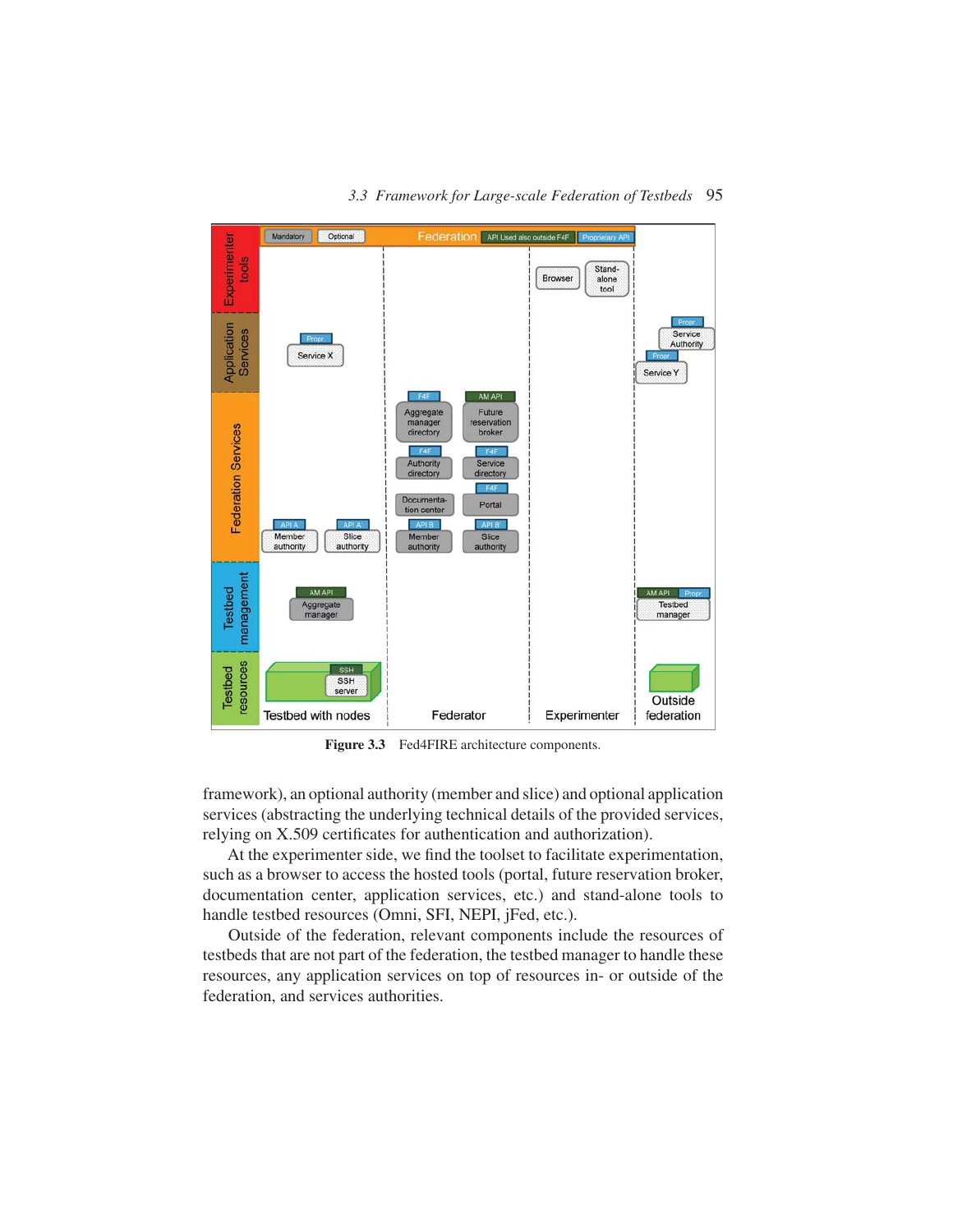Several aspects of this architecture originate from the Slice-based Federation Architecture  $(SFA)^2$ : the Aggregate Manager API, the member authorities and the slice authorities. A slice bundles resources belonging together in an experiment or a series of similar experiments, over multiple testbeds. A sliver is the part of that slice which contains resources of a single testbed. One uses an RSpec (Resource Specification) on a single testbed to define the sliver on the testbed. The RSpec and thus the sliver can contain multiple resources. The GENI AM API details can be found at the documentation website<sup>3</sup>.

#### **3.3.1.3 Other functionality**

Similar architecture diagrams are available for monitoring and measurement, experiment control, SLA management and reputation services.

For monitoring, the following components can be distinguished at the testbed side: (1) facility monitoring (to see if the testbed is up and running) that exports an Open Measurement Library (OML) stream to the federator's central OML server, (2) infrastructure monitoring (to collect data on behavior and performance of local services, technologies, and protocols, as well as on resources from a specific experiment), (3) the OML measurement library (for measuring specific experiment metrics), an optional OML server (the endpoint of a monitoring or measurement OML stream that stores that in a database) and (4) an optional measurement service with proprietary interface. The federator then offers the FLS dashboard to give a real-time view on the facilities' health status, the central OML server for FLS data, nightly login testing and the (optional) data broker for experiment data from OML streams.

For experiment control, the testbed provides (1) an SSH server on each resource, (2) a resource controller that invokes actions through the Federated Resource Control Protocol (FRCP), (3) an Advanced Message Queuing Protocol (AMQP) server to communicate the FRCP messages, (4) the Policy Decision Point (PDP) that enables authorization and (5) the experiment control server to execute the experiment's control scenario.

Related to SLAs, the SLA management module at each testbed is responsible for supervising the agreement metrics and processes all relevant measurements from the monitoring system. The SLA collector acts as a broker between these modules and the client tools, such as the SLA front-end tool provided in the Portal, and gathers warnings and experimenter-specific evaluations. The SLA dashboard allows testbed providers to view the status of active SLAs on their facilities.

<sup>&</sup>lt;sup>2</sup>http://groups.geni.net/geni/attachment/wiki/SliceFedArch/SFA2.0.pdf

<sup>&</sup>lt;sup>3</sup>https://fed4fire-testbeds.ilabt.iminds.be/asciidoc/federation-am-api.html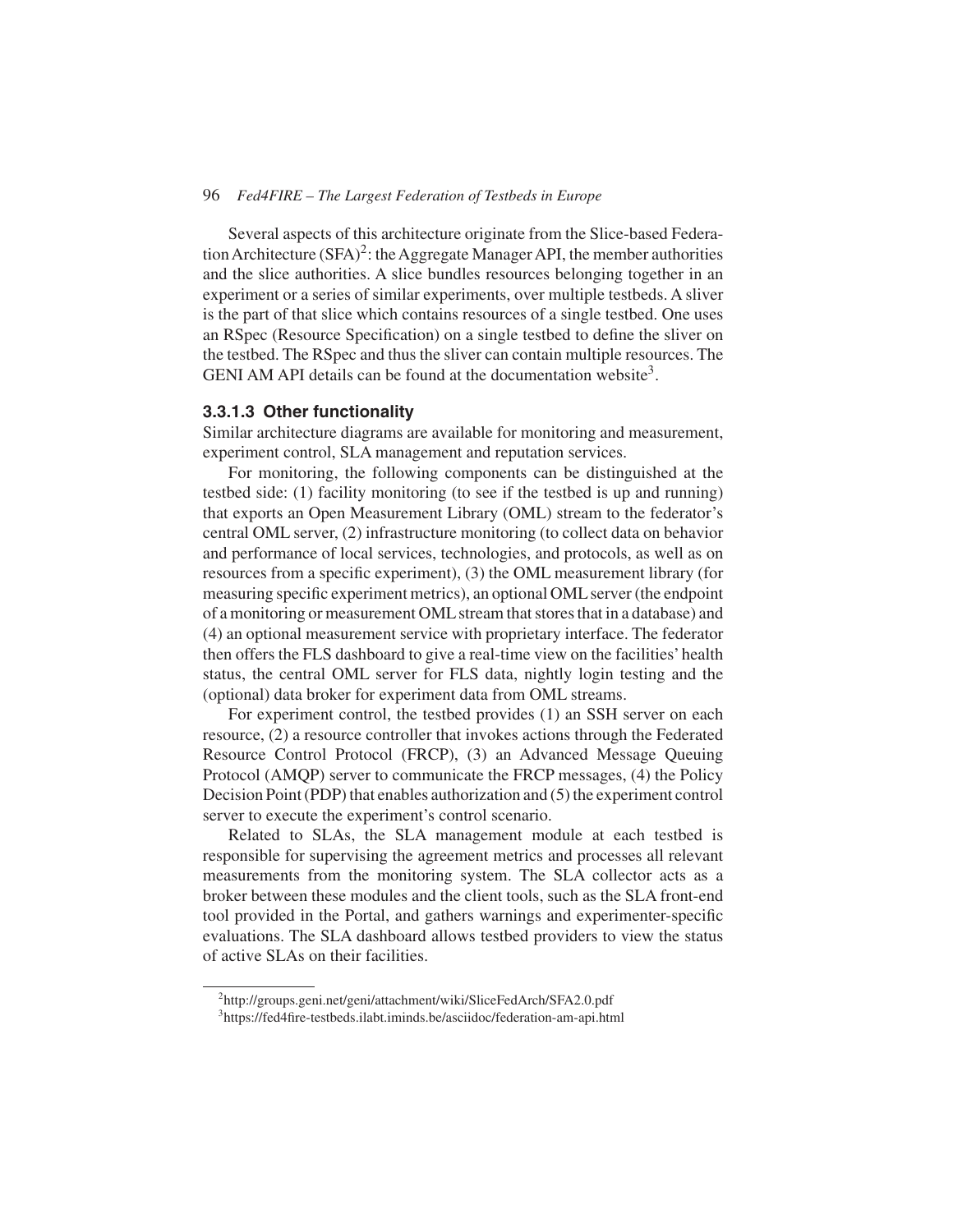The architecture further supports layer two connectivity between testbeds, service composition (through YourEPM), speaks-for credentials for trust chain relationships, ontology-based resource selection and first level support (FLS) monitoring.

## **3.3.2 Federating Experimentation Facilities**

In order to support the federation of experimentation facilities, we define different classes of testbeds and different types of federation.

## **3.3.2.1 Classes of testbeds**

A testbed is a combination of hardware and testbed management software. We make a difference between two classes of testbeds which could join the federation or be compatible with Fed4FIRE: (1) type A, which includes testbeds with resources that can be controlled through SSH, FRCP or Openflow, and (2) type B, which are accessible through service APIs only. Type A testbeds have the ability to share resources between different users, shared over time or in parallel (through multiplexing or slicing) and support the concept of credentials and dedicated access (e.g. through SSH). Type B testbeds offer a particular service with a (proprietary or standard) API and support the concept of credentials.

As an example, the Virtual Wall which provides physical or virtual machines with SSH access is type A, while SmartSantander, providing a proprietary REST API to fetch the measurement results, is a type B testbed.

#### **3.3.2.2 Types of federation**

Three types of federation are defined: (1) association, (2) light federation and (3) advanced federation. Associated testbeds are not technically federated, but are mentioned on the Fed4FIRE website with a link to the testbed specific documentation. These testbeds have to organize their own support.

Light federation is the same for type A and type B testbeds. The testbeds need to provide support for Fed4FIRE credentials in a client based SSL API, maintain specific documentation for experimenters (on a webpage maintained by the testbed), adhere to the policy that everyone with a valid Fed4FIRE certificate can execute the basic experiment that is document without extra approval, provide facility monitoring and ensure a public IPv4 address for connectivity to the API server. The Fed4FIRE federation in turn offers test credentials for testing the federation, information on enabling PKCS12 authentication, a central monitor dashboard, at least one client tool exporting PKCS12 credentials from the X.509 certificate, at least one authority to provide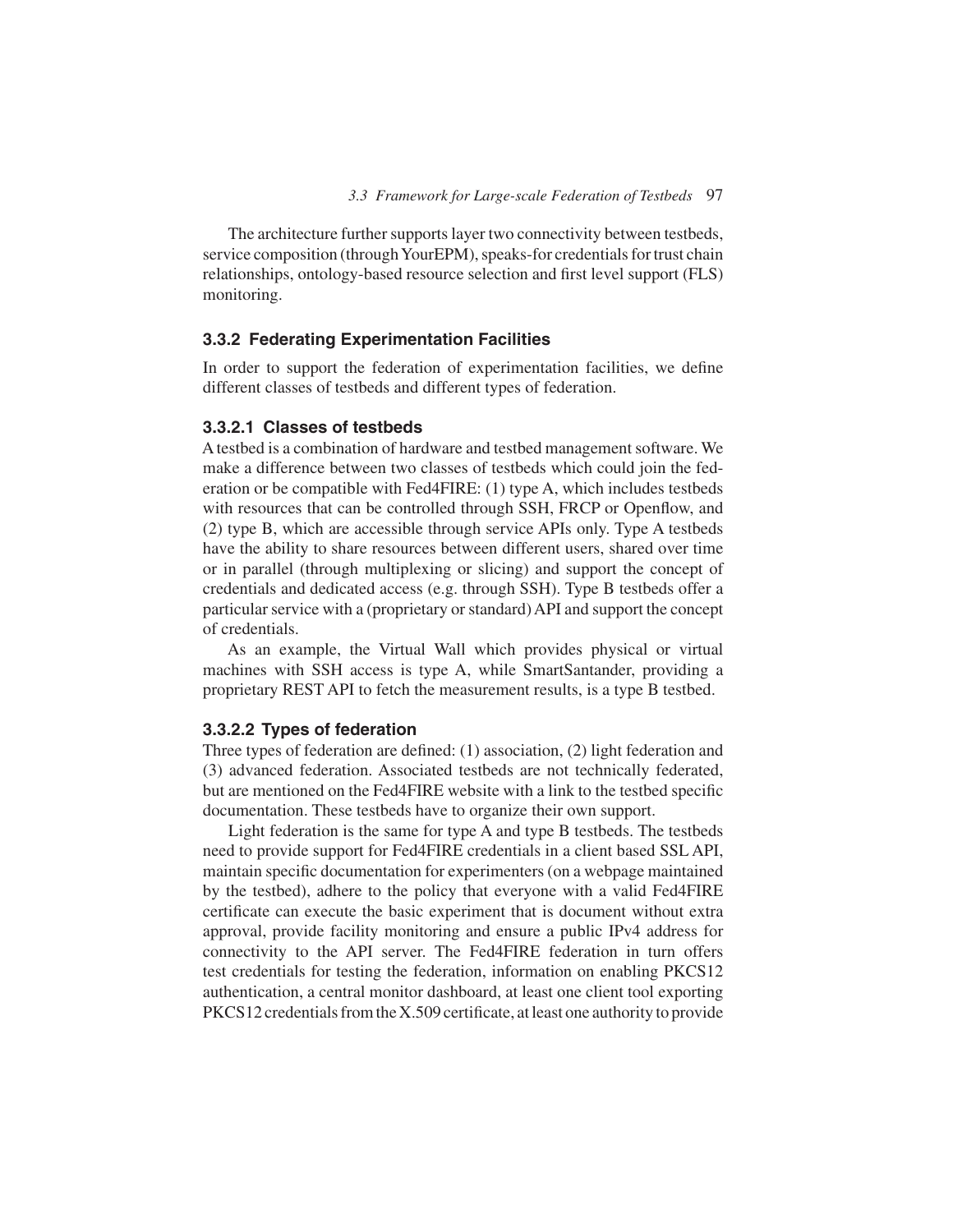credentials, a central documentation website linking to all testbeds and central support (google group and NOC) for first help and single point of contact. This light federation makes it possible to have an easy way to federate with Fed4FIRE and as such testbeds can easily join a very ad-hoc and dynamic way for a short period of time.

For advanced federation, type A and type B testbeds are treated differently. Type A testbeds need to provide support for GENI AMv2 or AMv3 (or later versions), maintain specific documentation (on a webpage maintained by the testbed), adhere to the policy that everyone with a valid Fed4FIRE certificate can execute the basic experiment that is document without extra approval, provide facility monitoring through the GENI AM API and ensure a public IPv4 address for the AM and a public IPv4 or IPv6 address for SSH login to the testbeds resources, and offer basic support on the testbed functionalities towards experimenters. In turn, the Fed4FIRE federation offers testing tools for the AM API, nightly testing of the federation functionality, a central monitor dashboard, at least one client tool having support for all federated infrastructure testbeds, at least one authority to provide credentials, an SSH gateway (to bridge e.g. to IPv6, VPNs, etc.), a central documentation linking to all testbeds and central support (google group and NOC) for first help and single point of contact.

Advanced federation for type B testbeds can be supported through service orchestration on the 'YourEPM' (Your Experiment Process Model) tool which is designed to provide high level service orchestration for experimenters, based on open standards such as BPMN (Business Process Model and Notation) and BPEL (Business Process Execution Language). YourEPM presents a web GUI that automatically obtains information on available services from the service directory that collects service descriptions from the specific URL provided by each testbed. The communication with the services from YourEPM is ensured using general wrappers to specific technologies (i.e. REST, SFA). This tool can also be integrated with the jFed tool to extend the orchestration to include testbed resources. In order for YourEPM to use application services available in the federation, type B testbeds which want to have an advanced federation with Fed4FIRE have to provide a description of the service API in RAML, so that the tool can invoke it automatically.

## **3.3.2.3 Workflow for federation**

Figure 3.4 highlights the typical workflow for a new testbed to be federated, starting with the existing documentation on how experimenters can use already federated testbeds.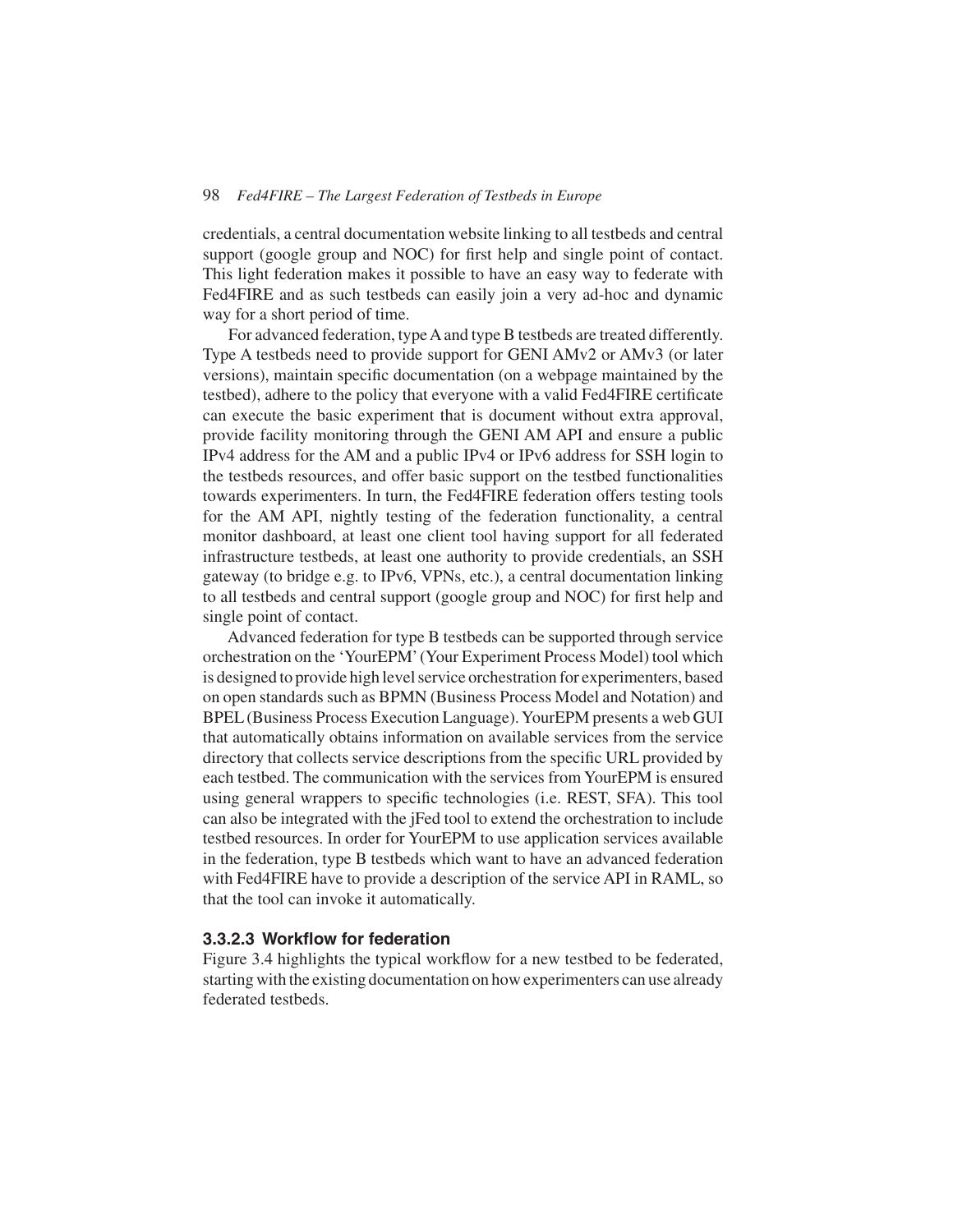

*3.3 Framework for Large-scale Federation of Testbeds* 99

**Figure 3.4** Workflow for testbeds joining the federation.

# **3.3.3 Federation Tools**

## **3.3.3.1 Portal**

The Fed4FIRE portal $4$  is the central starting place for new experimenters and provides the testbed and tools directory, links to the project website and to the First Level Support service, support for the registration of new users. Furthermore, it acts as an experimentation tool for discovery, reservation and provisioning of resources and as a bridge to experiment control tools. It is powered by MySlice software<sup>5</sup>.

## **3.3.3.2 jFed**

jFed6 is a java-based framework to support experimenters to provision and manage experiments, to assist testbed developers in testing their API implementations and to perform extensive full-automated tests of the testbed APIs and testbeds, in which the complete workflow of an experiment is followed.

## **3.3.3.3 NEPI**

NEPI7, the Network Experimentation Programming Interface, is a life-cycle management tool for network experiments, that helps to design, deploy and

4 https://portal.fed4fire.eu 5 http://myslice.info

- 6 http://jfed.iminds.be
- 7 http://nepi.inria.fr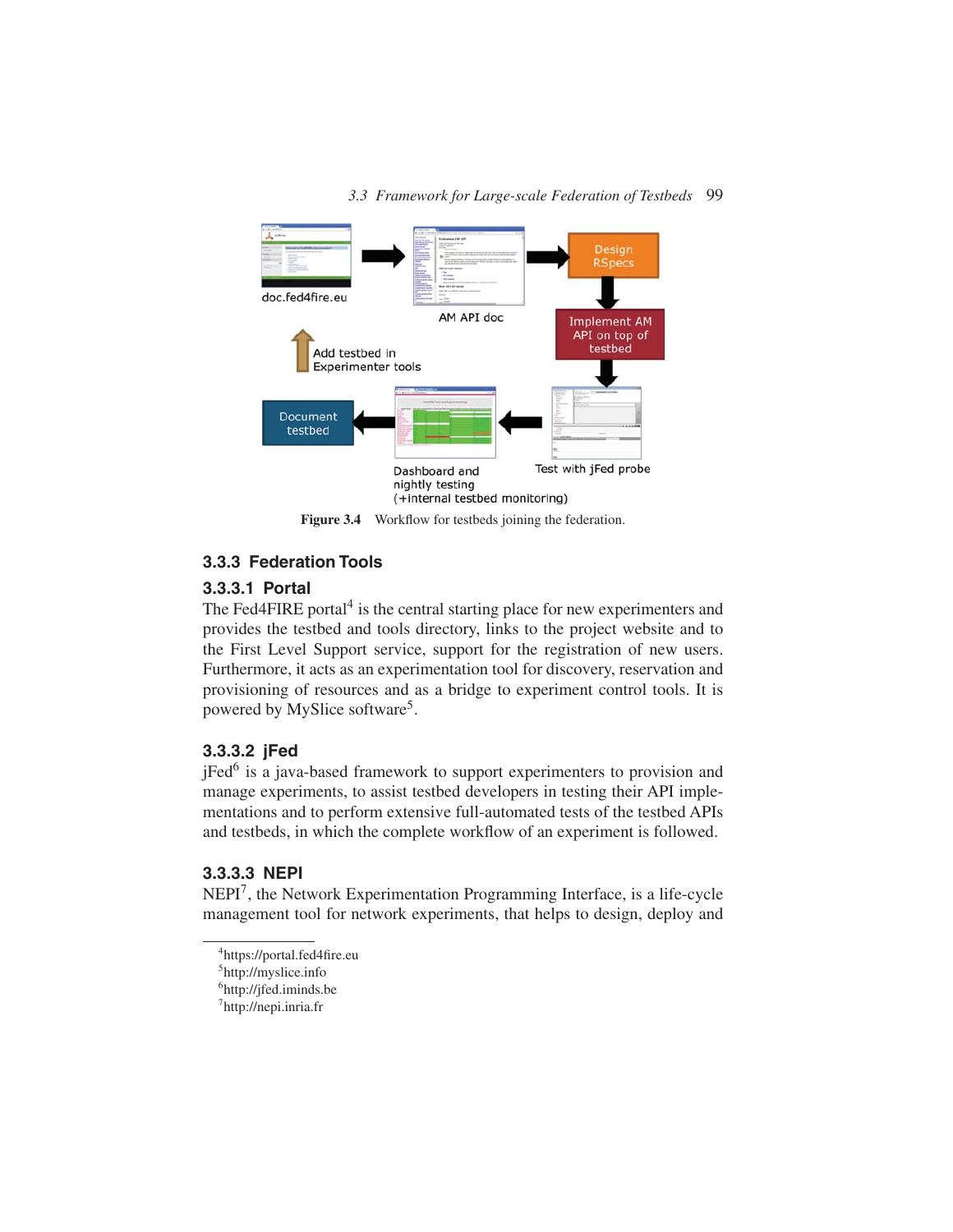control network experiments, and gather the experiment results. It supports design and control through the federated resource control protocol FRCP.

## **3.3.3.4 YourEPM**

YourEPM is an Experiment Process Manager that allows high level application service orchestration in the federation. It connects experiment owners, testbed facilities and federator central coordination with both automated and manual processes for experiment planning, execution and analysis.

## **3.4 Federated Testing in Fed4FIRE**

#### **3.4.1 Overview of Experiments on Fed4FIRE**

Fed4FIRE offers its testbeds for use and experimentation to a wide community and to all interested parties. This is offered through a system of either Open Calls by which selected proposals received financial support to carry out the experiments or through a system of Open Access by which any interested party can set up and run an experiment on the facility. Since its initial set up as a federation, Fed4FIRE has supported over 50 experiments through its Open Calls, out of over 150 submitted proposals, which were oriented towards SMEs, industry, academic or research parties (Figure 3.5).

Utilization of the federation testbeds used by different experiments accepted in the Open Calls is presented in Figure 3.6 (colors indicate type of the testbeds used according to testbed overview from Figure 3.2).

## **3.4.2 Complexity of the Fed4FIRE Experiments**

One measure which can be used to indicate the complexity of the experiment which is run on the Fed4FIRE facilities is the number of testbeds in use.



**Figure 3.5** Overview of the proposals and accepted experiments through the open call mechanism.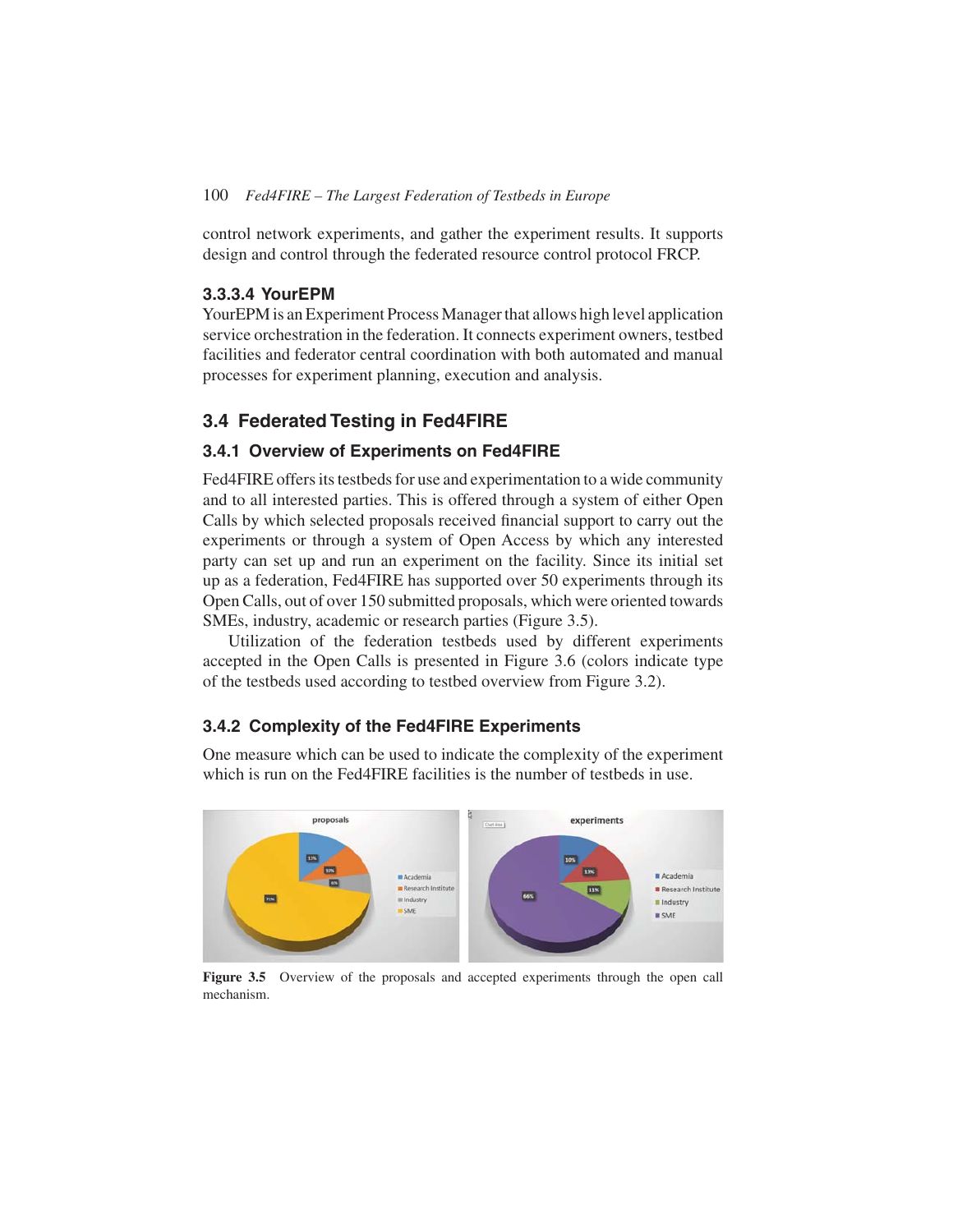#### *3.4 Federated Testing in Fed4FIRE* 101



Figure 3.6 Utilization of Fd4FIRE testbeds by experiments.

Figure 3.7 already illustrates the need for a federated facility as more than 70% of the experiments make use of more than 1 testbed. What is even more clearly demonstrating the value of Fed4FIRE is the fact that if one uses the categories of technologies as defined above (wired/wireless/cloud/open flow/ other), more than half of the experiments use testbeds which are positioned



**Figure 3.7** Number of simultaneously used testbeds in experiments.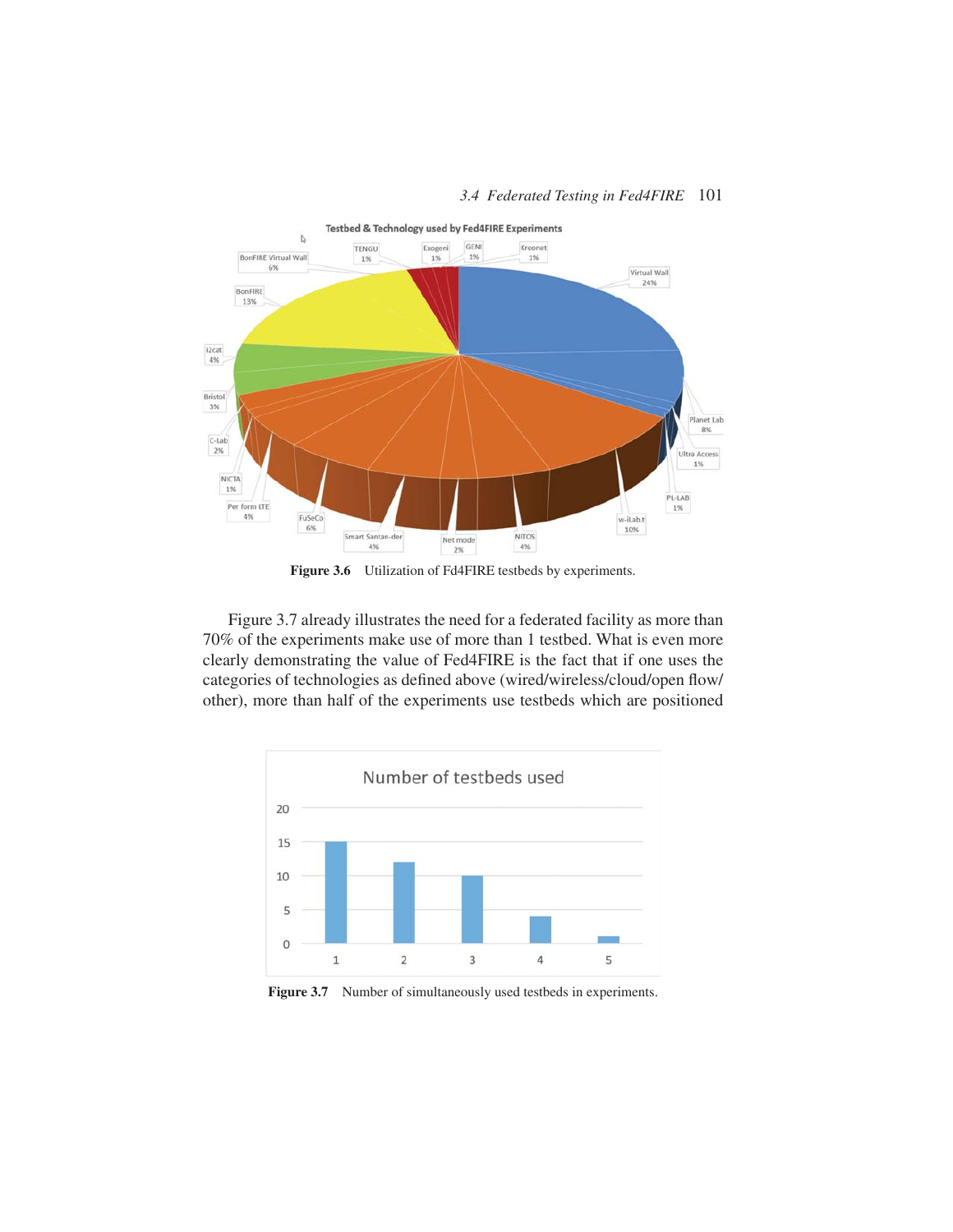

**Figure 3.8** Number of simultaneously used test bed technologies in experiments.

in different technology areas (Figure 3.8). This clearly demonstrates the added value of a federated facility like Fed4FIRE covering different technologies.

## **3.4.3 Value to the Experimenter**

Nearly all of the experimenters have chosen to submit an experiment to Fed4FIRE:

- To test and evaluate their products in a real environment which is by some companies used as sales argument and proof of the performance or reliability of their product to potential customers **"To test in a real testbed scenario some of the algorithms devised on paper"**
- To prepare their products for the market. "Fed4FIRE learned us that we are market-ready for large business"
- To test and evaluate scalability of their products or to carry out stresstests on their products. Fed4FIRE clearly has the size to carry out these tests **"To identify problems with scalability"**
- Because of the uniqueness of the Fed4FIRE testbeds offering technologies which are not available in commercial testbeds: **"To access infrastructures that otherwise would not be reachable"**
- Because of the financial support received, an argument which is repeated by nearly all SMEs which ran an experiment on Fed4FIRE **"We would have spent thousands of euros to create an infrastructure for testing"**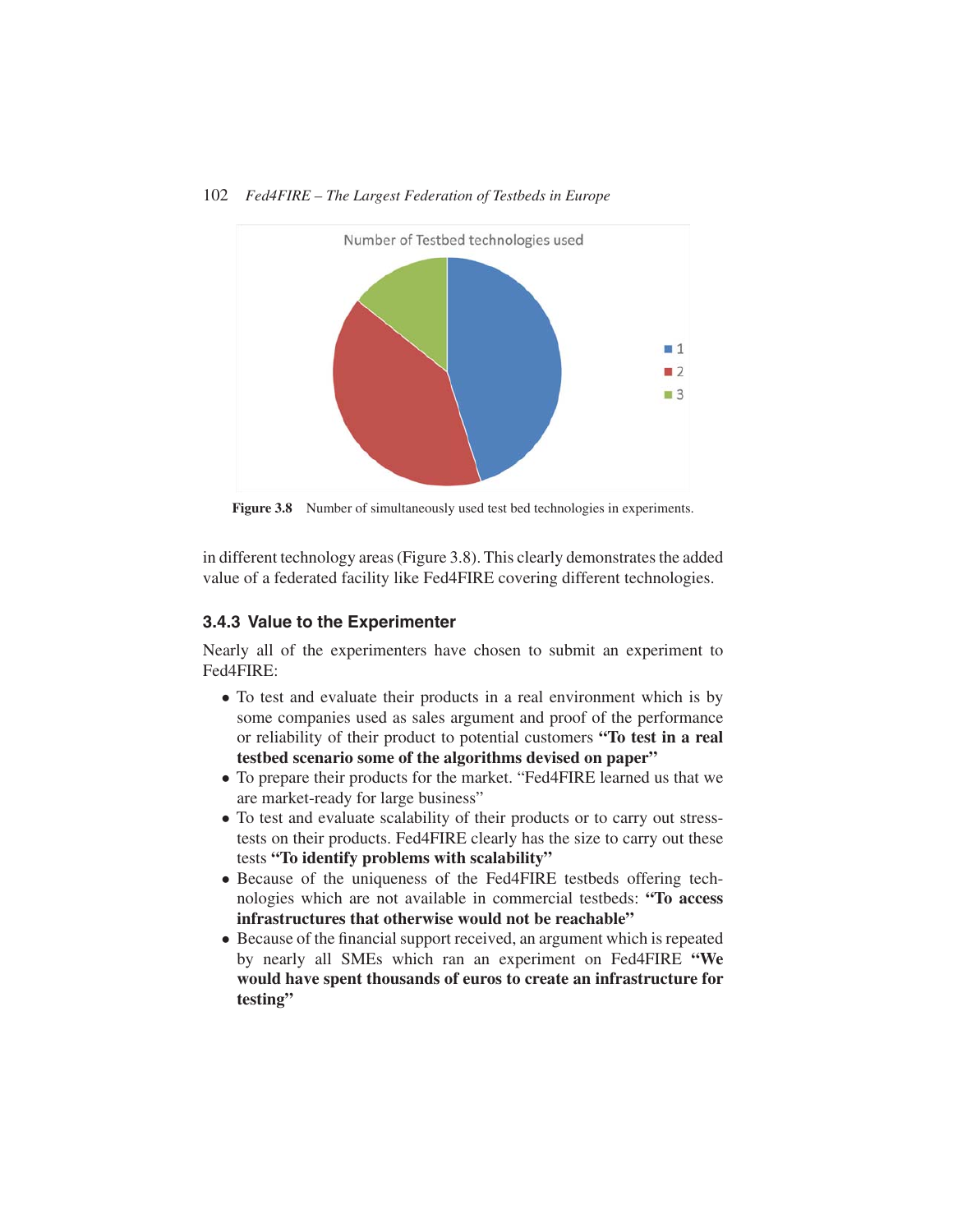From this feedback, which is collected from all experiments, it is clear that all experimenters indicate a significant to extreme impact on their business from the experiment. This impact slightly differs over the calls, but it is clear that the impact for SME's is more significant than for the standard Open Call experiments in which larger research groups or industrial partners participate.

## **3.4.4 Support Provided by the Federation to SMEs**

Through its Open Calls for SMEs, Fed4FIRE has the objective to make the federated infrastructure easier and more directly available for execution of innovative experiments by experimenters at SMEs. The experiments envisaged were of a short duration (maximum 4 months) and examples included but were not limited to testing of new protocols or algorithms, performance measurements, service experiments.

Specific benefits for SMEs were identified as:

- Possibility to perform experiments that break the boundaries of different FIRE testbeds or domains (wireless, wired, OpenFlow, cloud computing, smart cities, services, etc.)
- Easily access all the required resources with a single account.
- Focus on your core task of experimentation, instead of on practical aspects such as learning to work with different tools for each testbed, requesting accounts on each testbed separately, etc.
- A simplified application process with a dedicated review process by external judges

An extra benefit which is offered towards SMEs is the dedicated support from specific Fed4FIRE members. Each SME, preparing a proposal was appointed a supporting Fed4FIRE consortium partner (the "Patron") which was in charge of dedicated (advanced) support of the experiment. This Patron received additional funding to provide this support in setting up, running and analysing the results of the experiment.

This support was provided in 2 layers:

## **A. Basic support**

- Guaranteeing that the facility is up and running (e.g. answering/solving "could it be that server X is down?")
- Providing pointers to documentation on how the facility can be used (e.g. "how to use the virtual wall testbed"  $\Rightarrow$  answer: check out our tutorial online at page x")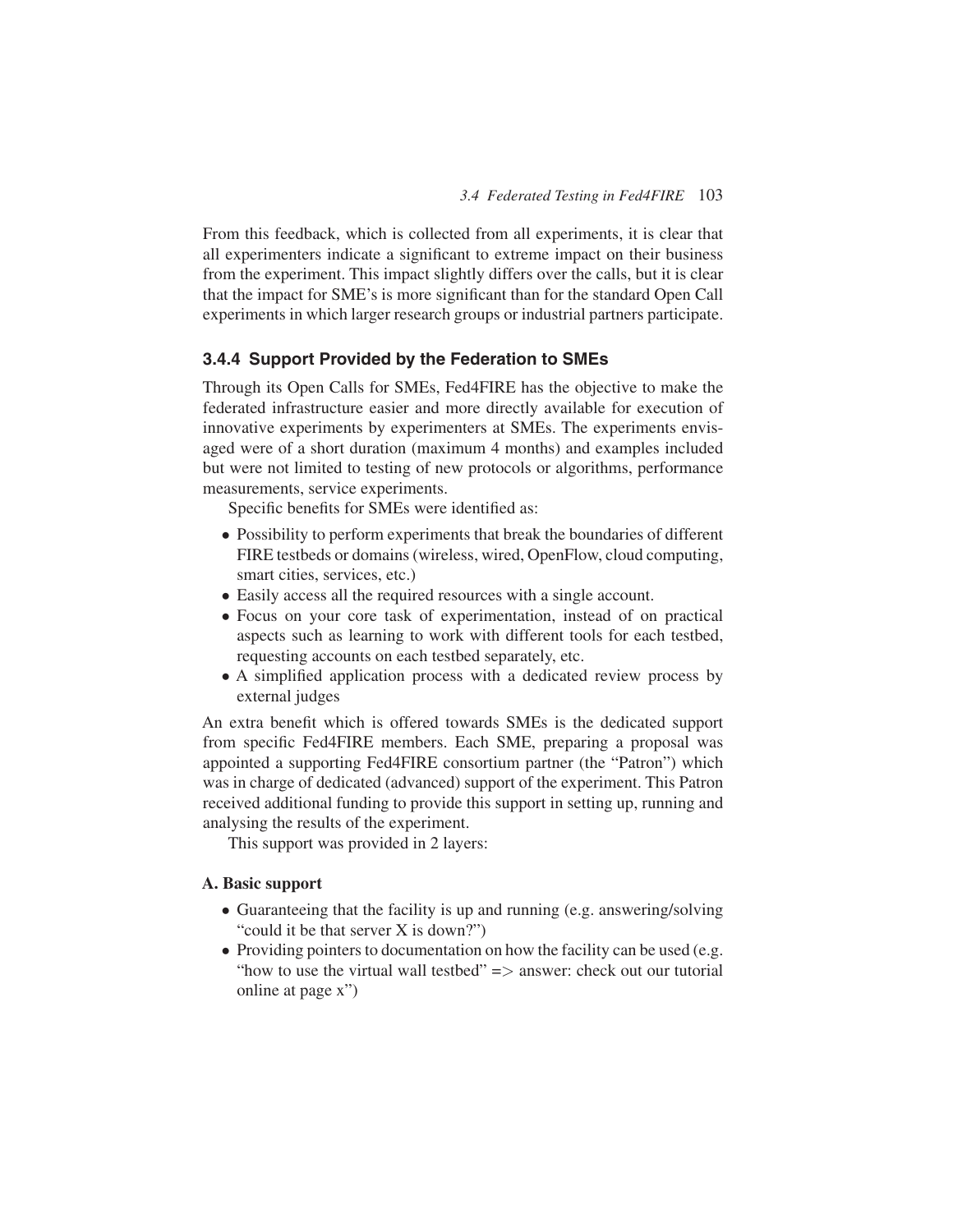• Providing pointers to technical questions as far as relevant (e.g. answering "do you know how I could change the WiFi channel" => answer: yes, it is described on following page: y"; irrelevant questions are for example "how to copy a directory under Linux")

## **B. Dedicated (advanced) support includes all of the following supporting activities by the patron:**

- Deeper study of the problem of the SME: invest effort to fully understand what their goals are, suggest (alternative) ways to reach their goals. To put it more concretely (again using the example of the Virtual Wall testbed), these SMEs do not need to know the details on the Virtual Wall or how it should be used, they will be told what is relevant to them and can focus on their problem, not on how to solve it.
- Help with setting up the experiments (e.g. "how to use the virtual wall"  $\Rightarrow$  answer: the tutorial is there, but let me show you how what is relevant for you, let me sit together with you while going through this example and let us then also make (together) an experiment description that matches what you are trying to do.
- (Joint) solving of practical technical problems (e.g. "do you know how I could change the WiFi channel"  $\Rightarrow$  yes, it is described on page y, in your case you could implement this as following: ..., perhaps we should quickly make a script that helps you to do it more easily, . . . ).
- Custom modifications if needed: e.g. adding third-party hardware and preparing an API for this.
- Technical consultancy during/after the experiments (e.g. "I do get result x but would have expected y, what could be the problem?").

All of the SMEs, submitting a proposal to run an experiment sought this support already while preparing their proposal.

## **3.4.5 Added Value of the Federation**

The following quotes are taken form some of the reports of the experiments that ran on Fed4FIRE. They clearly illustrate why experimenters come to Fed4FIRE

- We wouldn't be in this position now if we hadn't had access to Fed4FIRE facilities
- There is no alternative to Fed4FIRE as a platform hosting different technologies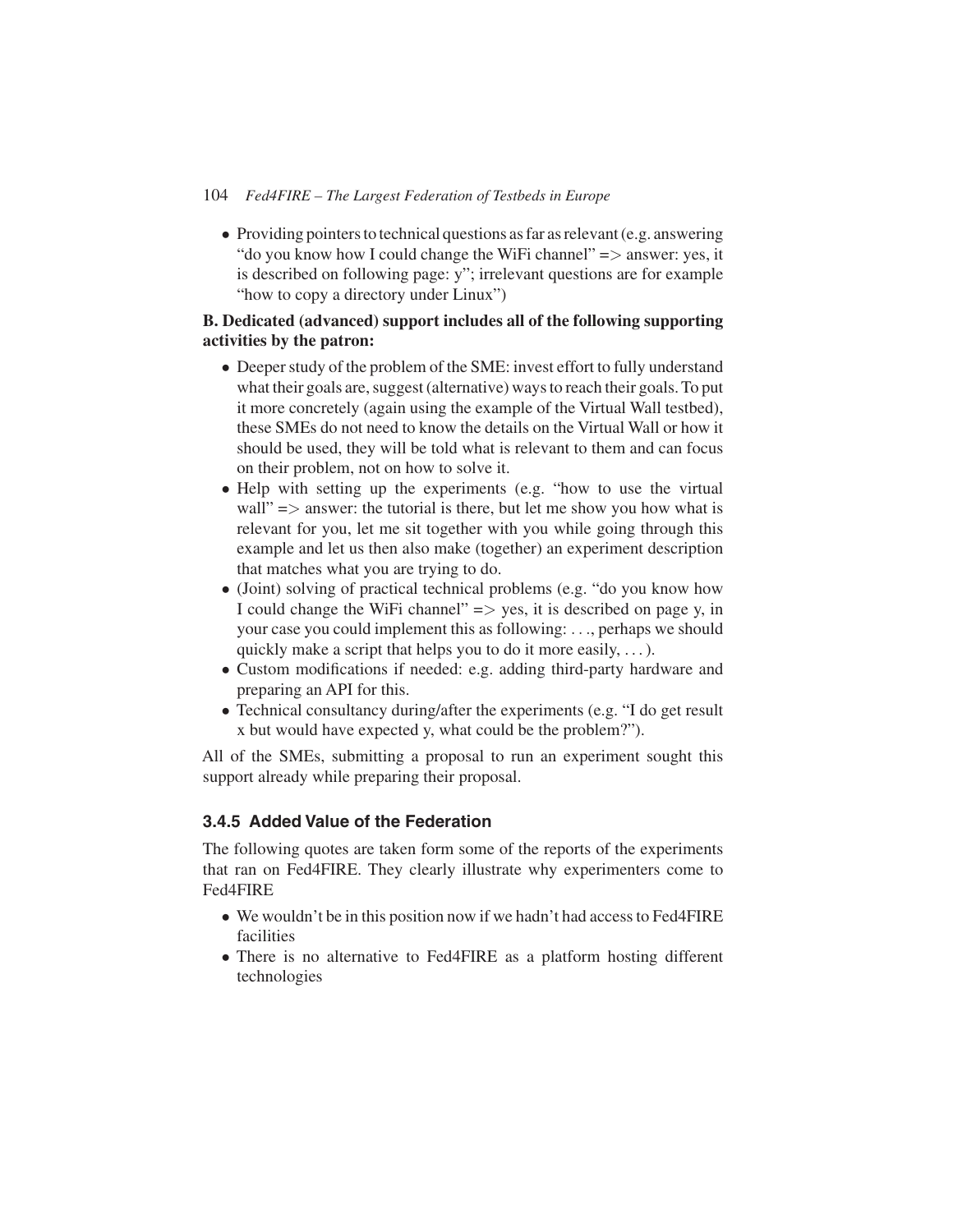- Fed4FIRE is independent of any other infrastructure, ..., for companies is very important to avoid vendor lock-in, ....
- Running the experiment at a commercially available testbed infrastructure would have been unlikely mainly because of the novelty of some implemented solutions.
- The federation's main contribution is making individual facilities visible and usable through a homogenous set of standards and tools.
- Diversity and quantity of the nodes ... different technologies, types -outdoor/indoor-, different locations, possibility to combine infrastructures and resources.
- To develop projects that can provide services at European level, with millions of potential users at the same time, it is necessary to have a test infrastructure with sufficient technical resources.
- An experiment in Fed4FIRE is so close to reality that any development carried out in the environment can be migrated to a commercial platform.
- Thanks to the Fed4FIRE federation we had the chance to test our platform in a production – like environment. If there were no federation, our tests would have been less effective for our business objectives.

## **3.5 Operating the Federation**

# **3.5.1 Federation Model, Structure and Roles**

The operational model follows a service oriented approach that crucially provides services to both experimenters and testbeds, as both experimenters and testbeds are needed in adequate quantities and varieties for a successful federation.

Towards experimenters, the Federator offers identity management through single sign-on, a portal with basic information about the federation, at least one stand-alone tool for resource management, comprehensive documentation, First Level Support, advice and brokering, and reporting on KPIs (testbed availability, usage, performance of federation services, etc). Towards testbed providers, the Federator facilitates technical interoperation, provides compliant tools and portal, promotes the federation, and acts as a broker between experimenters and testbeds and reports on KPIs. The Federator also promotes the usage of tools that are developed externally to the federation and can provide added value. Towards the European Commission, the Federator reports on KPIs about the federation's operation.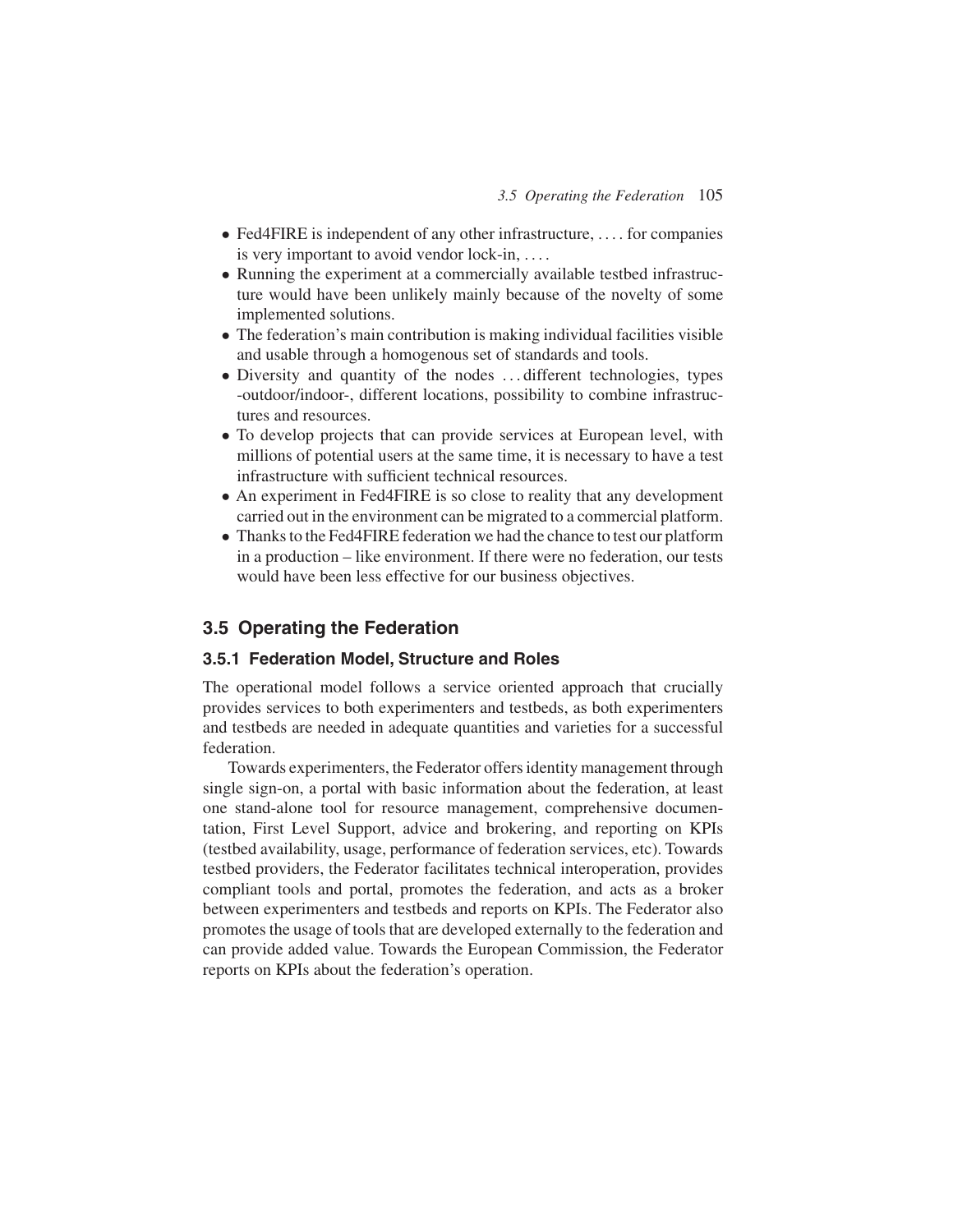Through these tools and the "one-stop shop" approach (Figure 3.9), Fed4FIRE natively supports the "Experimentation as a Service" concept, where the resources needed for an experiment can be acquired and accessed as one package by the experimenter. Fed4FIRE follows the FitSM management approach for its federation services. FitS $M^8$  is a free and lightweight standards family aimed at facilitating service management in IT service provision, including federated scenarios.

## **3.5.2 Financial Approach of the Federation**

In the financial model, funding and revenues are coming from national, regional and local sources, the European Commission and private/industry sources (note that the latter will typically be limited). The costs are made by the federator, the facility providers and the experimenters (Figure 3.10).

The federation will organize Open Calls for experimentation, with a budget per experiment ranging from 5K to 100K euro, including financial support for testbed providers to provide technical support and consultancy services where required.



**Figure 3.9** One-stop shop approach in Fed4FIRE federation.

<sup>8</sup> http://www.fitsm.temo.org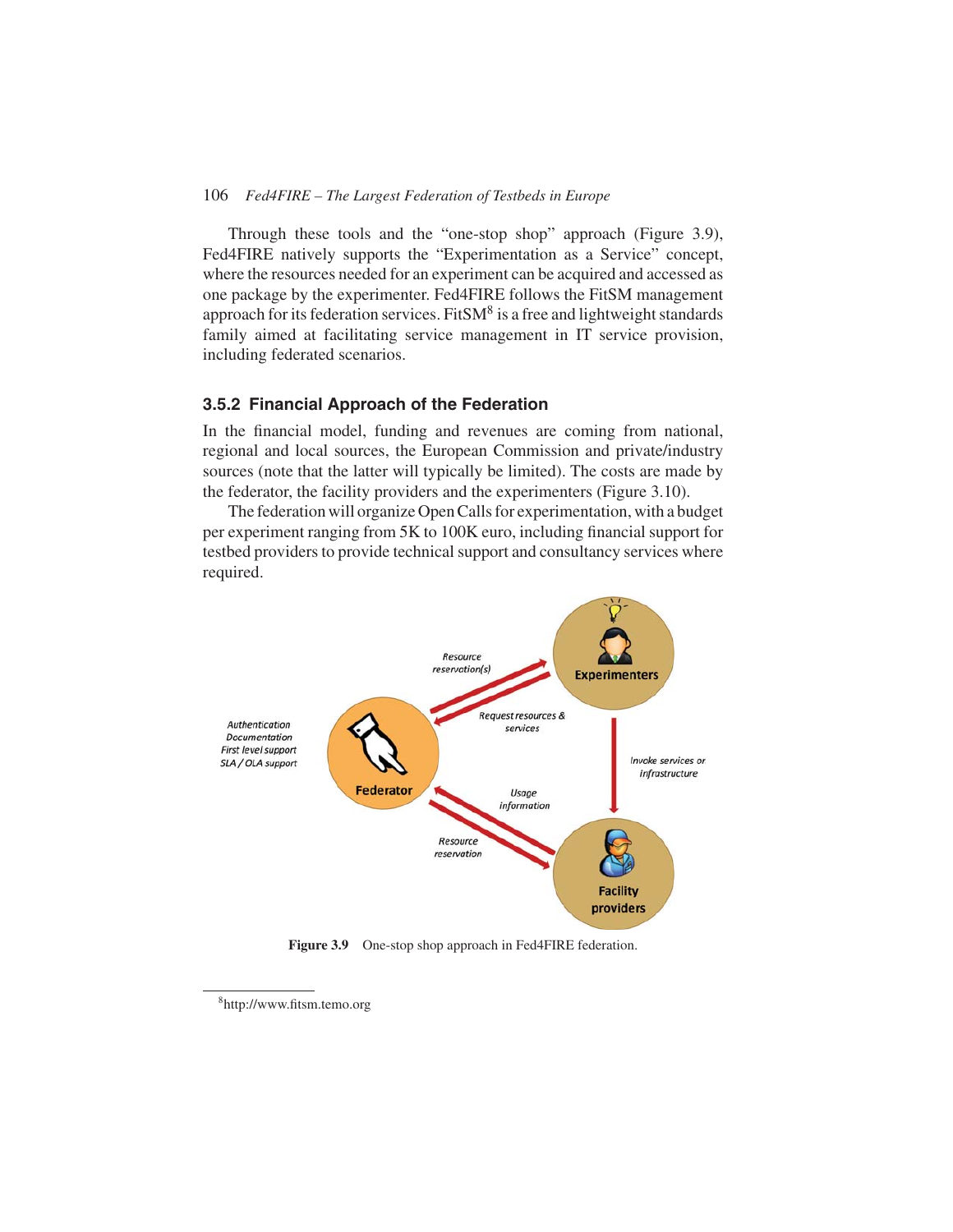



Figure 3.10 Financial flow within federation of testbeds.

## **3.5.3 Organization of the Federation**

The primary stakeholders in the federation, the experimenters and the testbed providers, delegate the management of the federation to the Federator and the control of the federation to the Federation Board, the policy-making body.

The federation's governance model is based on three layers, related to governance (how the Federator and Federation Board are managed), operational issues (how the Federator operates) and financial aspects (costs and revenue/funding). The federation deals with policies in the following areas:

- Testbed and Experimenter Commitments and Eligibility Requirements: the key policy is to be as open and accommodating as possible, because a major success factor is to expand the federation membership.
- Resource Management: although the federator will allow the reservation of the resources on the testbeds, it is the final responsibility of the testbeds to manage the usage of their resources, as long as they fulfil the agreed Service Level Agreements (e.g. provide a minimum amount of resources, guaranty a certain up-time).
- Stakeholder Engagement (Communications and Marketing): the key objectives of these policies are to recruit experimenters and testbeds to expand the federation.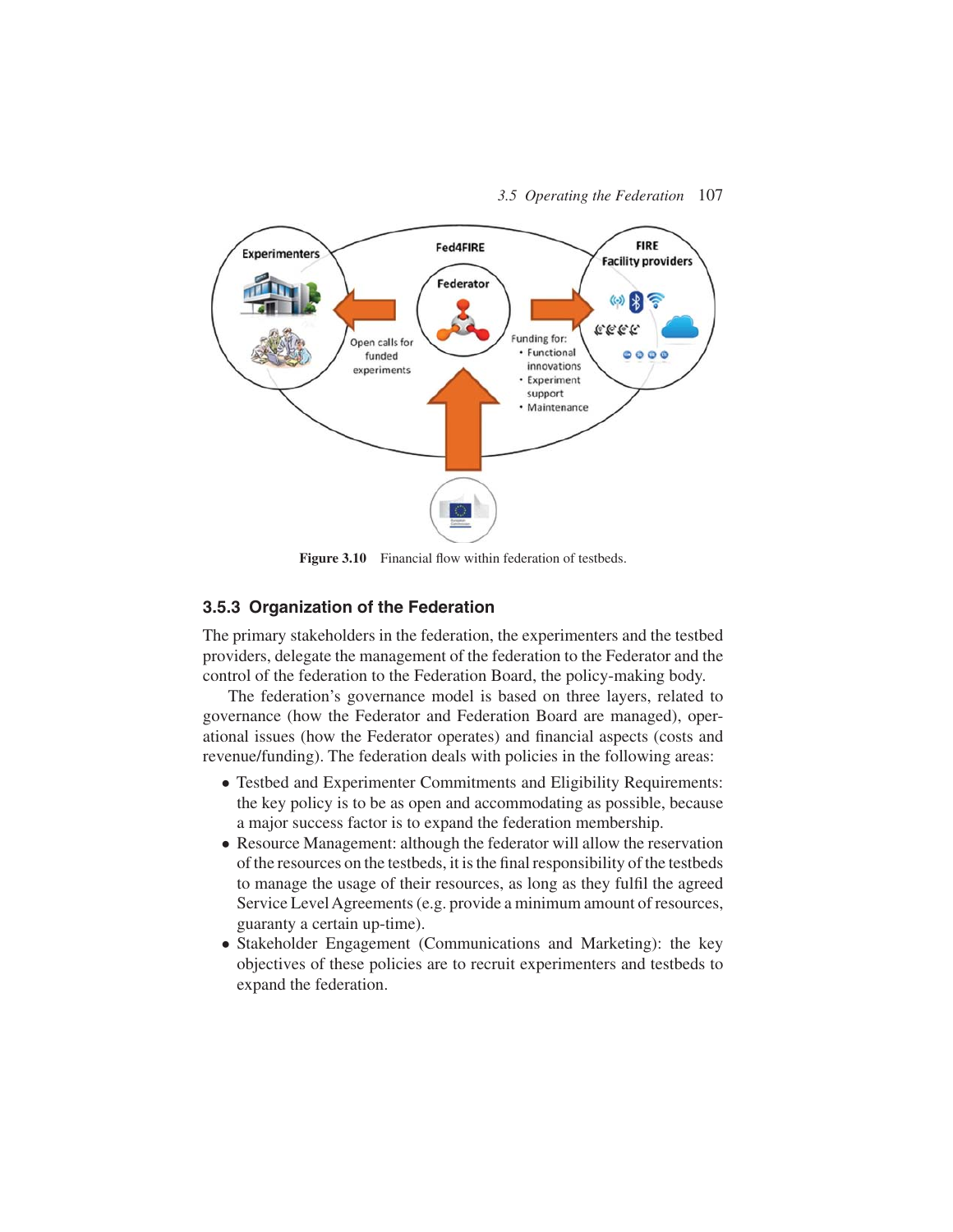- Future Direction for the Federation: this is determined through the use of four key metrics: Fairness, Cost efficiency, Robustness and Versatility.
- Contractual Relationships and Terms and Conditions: the terms and conditions (T+C) for the federation cover a set of T+C for experimenters and another compatible set of T+C for testbed facilities.

Furthermore, the federator is responsible for the operation of and support for the federation services, for community building through Summer Schools (for experimenters) and Engineering Conferences (to drive technical developments) and for international collaboration with US, Brazil, China, South-Korea, Japan and others.

# **3.6 Summary**

The Future Internet experimentation require a broad availability of facilities offering testing resources which apply the latest developed networking solutions and computing technologies, including testbeds established by the most relevant actual and recent research activities across Europe and world-wide. The Fed4FIRE project has established a European Federation of Testbeds and developed necessary technical and operational federation framework enabling the federation operation. With its 23 tesbeds, the Fed4FIRE represents the largest federation of testbeds in Europe which allows remote testing in different areas of interests; wireless, wireline, open flow, cloud, etc.

The Fed4FIRE architecture has been built by taking requirements from various stakeholders into account, including testbed providers and experimenters, with sustainability in mind and aiming to support as many actions from the experiment lifecycle as possible. Various user friendly tools established by the Fed4FIRE project enable remotely usage of the federated testbeds by experimenters who can combine different federation resources, independently on their location, and configure it as it is needed to perform the experiment.

The Fed4FIRE Federation offers its testbeds for use and experimentation to a wide community and to all interested parties, which can use the federation facilities through the mechanism of Open Calls for Experiments, partially funded by EC, or by using Open Access to the federation facilities. Since start of Fed4FIRE operation, more than 50 experiments have been completed and more than 150 experimentation proposals have been received from SMEs, other industry stakeholders, as well as academic and research institutions.

In respect to the federation operation, by using its powerful federation tools Fede4FIRE is applying so-called "one-stop shop" approach, natively